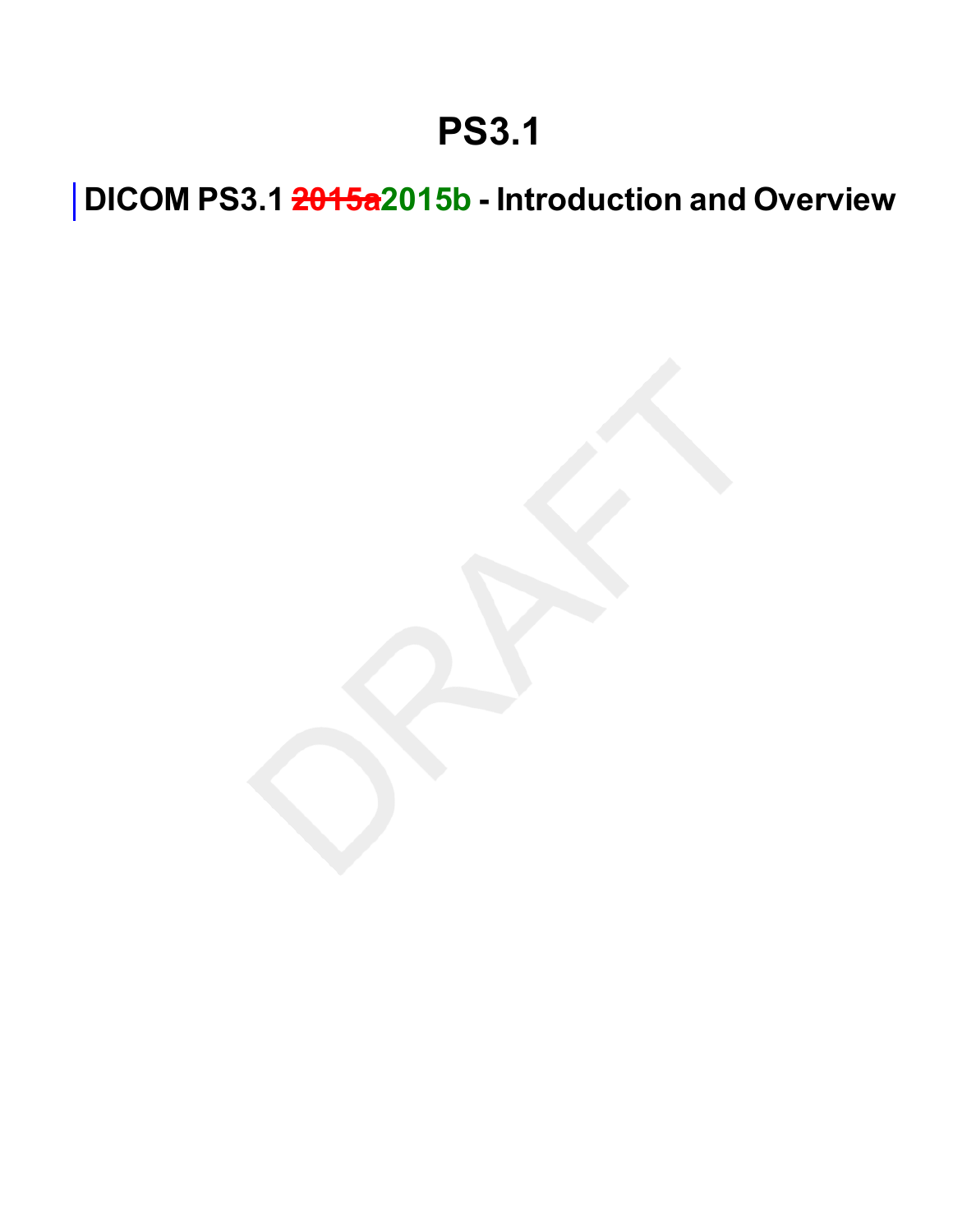**PS3.1: DICOM PS3.1 2015a2015b - Introduction and Overview** Copyright © 2015 NEMA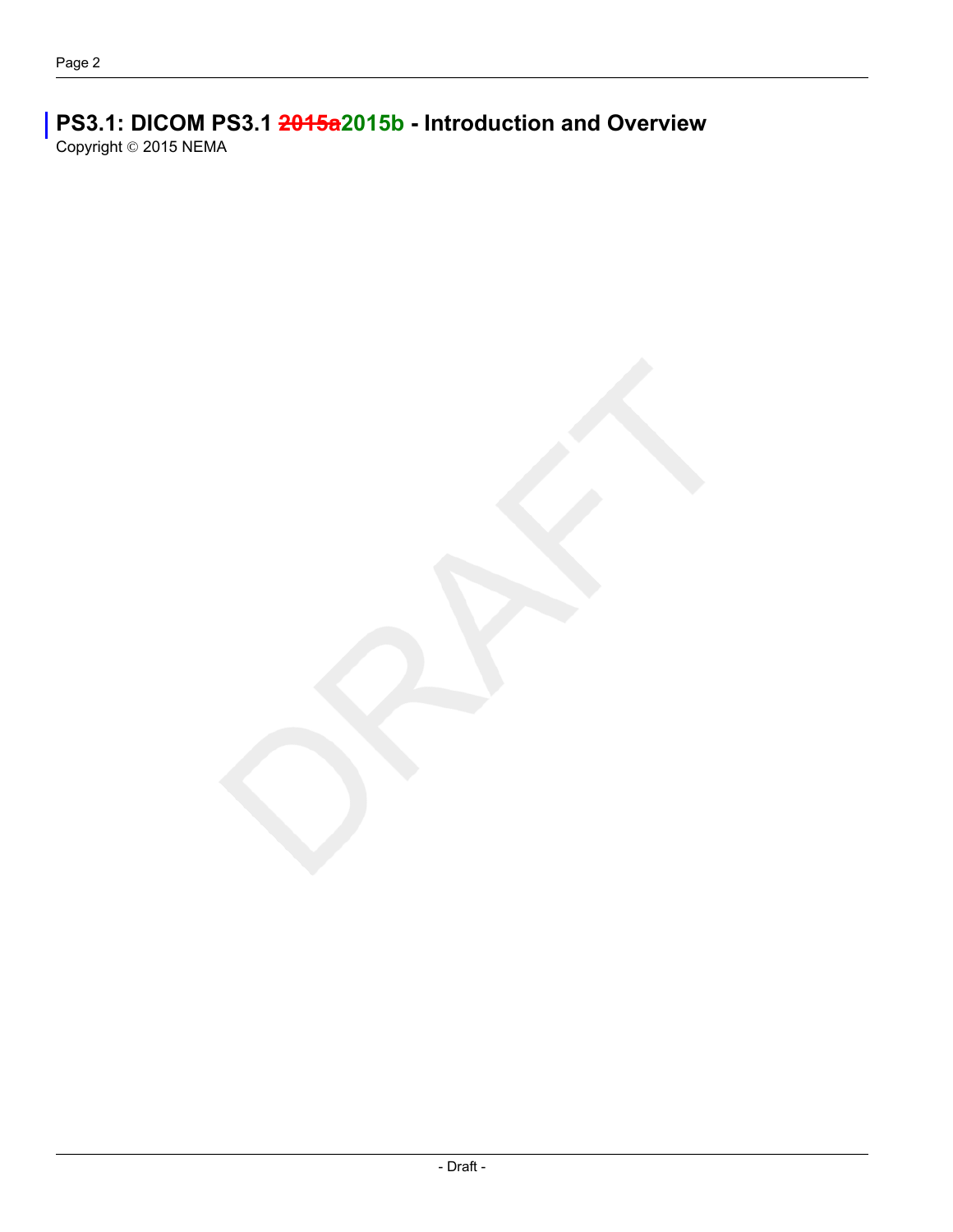## **Table of Contents**

| 6.20. PS3.20: Transformation of DICOM to and From HL7 StandardsImaging Reports using HL7 Clinical Document Architec- |  |
|----------------------------------------------------------------------------------------------------------------------|--|
|                                                                                                                      |  |
|                                                                                                                      |  |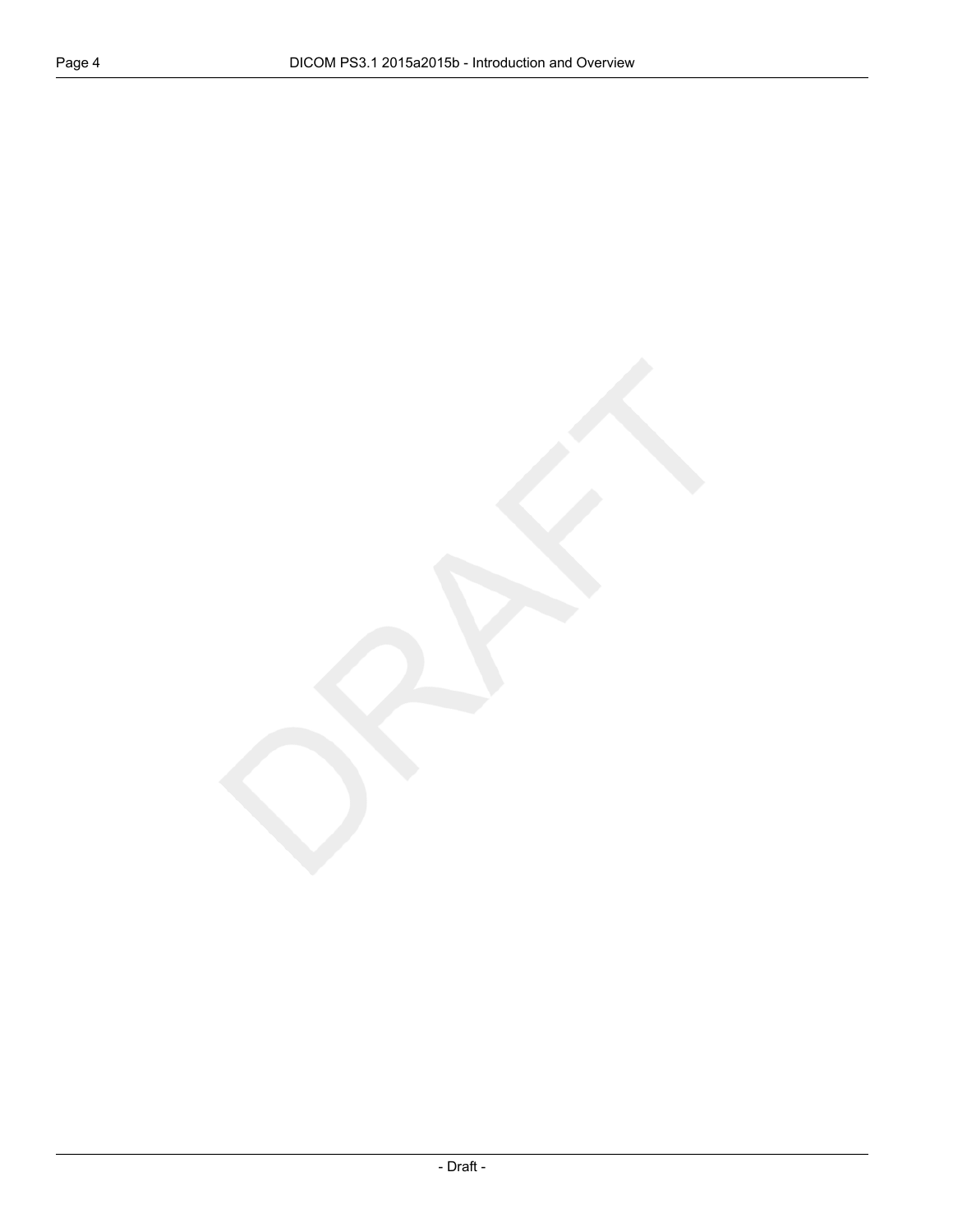## **List of Figures**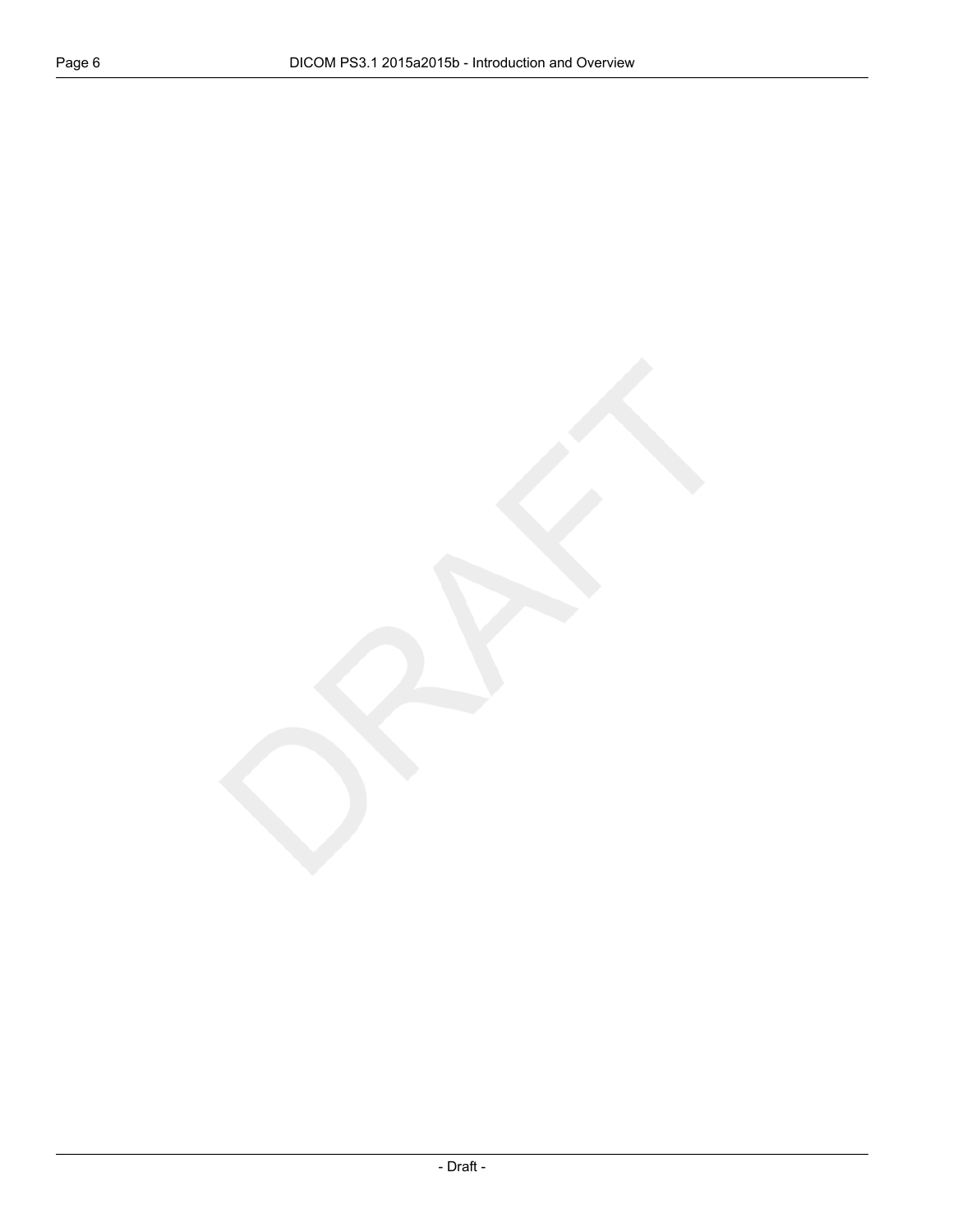## <span id="page-6-0"></span>**Notice and Disclaimer**

The information in this publication was considered technically sound by the consensus of persons engaged in the development and approval of the document at the time it was developed. Consensus does not necessarily mean that there is unanimous agreement among every person participating in the development of this document.

NEMA standards and guideline publications, of which the document contained herein is one, are developed through a voluntary consensus standards development process. This process brings together volunteers and/or seeks out the views of persons who have an interest in the topic covered by this publication. While NEMA administers the process and establishes rules to promote fairness in the development of consensus, it does not write the document and it does not independently test, evaluate, or verify the accuracy or completeness of any information or the soundness of any judgments contained in its standards and guideline publications.

NEMA disclaims liability for any personal injury, property, or other damages of any nature whatsoever, whether special, indirect, consequential, or compensatory, directly or indirectly resulting from the publication, use of, application, or reliance on this document. NEMA disclaims and makes no guaranty or warranty, expressed or implied, as to the accuracy or completeness of any information published herein, and disclaims and makes no warranty that the information in this document will fulfill any of your particular purposes or needs. NEMA does not undertake to guarantee the performance of any individual manufacturer or seller's products or services by virtue of this standard or guide.

In publishing and making this document available, NEMA is not undertaking to render professional or other services for or on behalf of any person or entity, nor is NEMA undertaking to perform any duty owed by any person or entity to someone else. Anyone using this document should rely on his or her own independent judgment or, as appropriate, seek the advice of a competent professional in determining the exercise of reasonable care in any given circumstances. Information and other standards on the topic covered by this publication may be available from other sources, which the user may wish to consult for additional views or information not covered by this publication.

NEMA has no power, nor does it undertake to police or enforce compliance with the contents of this document. NEMA does not certify, test, or inspect products, designs, or installations for safety or health purposes. Any certification or other statement of compliance with any health or safety-related information in this document shall not be attributable to NEMA and is solely the responsibility of the certifier or maker of the statement.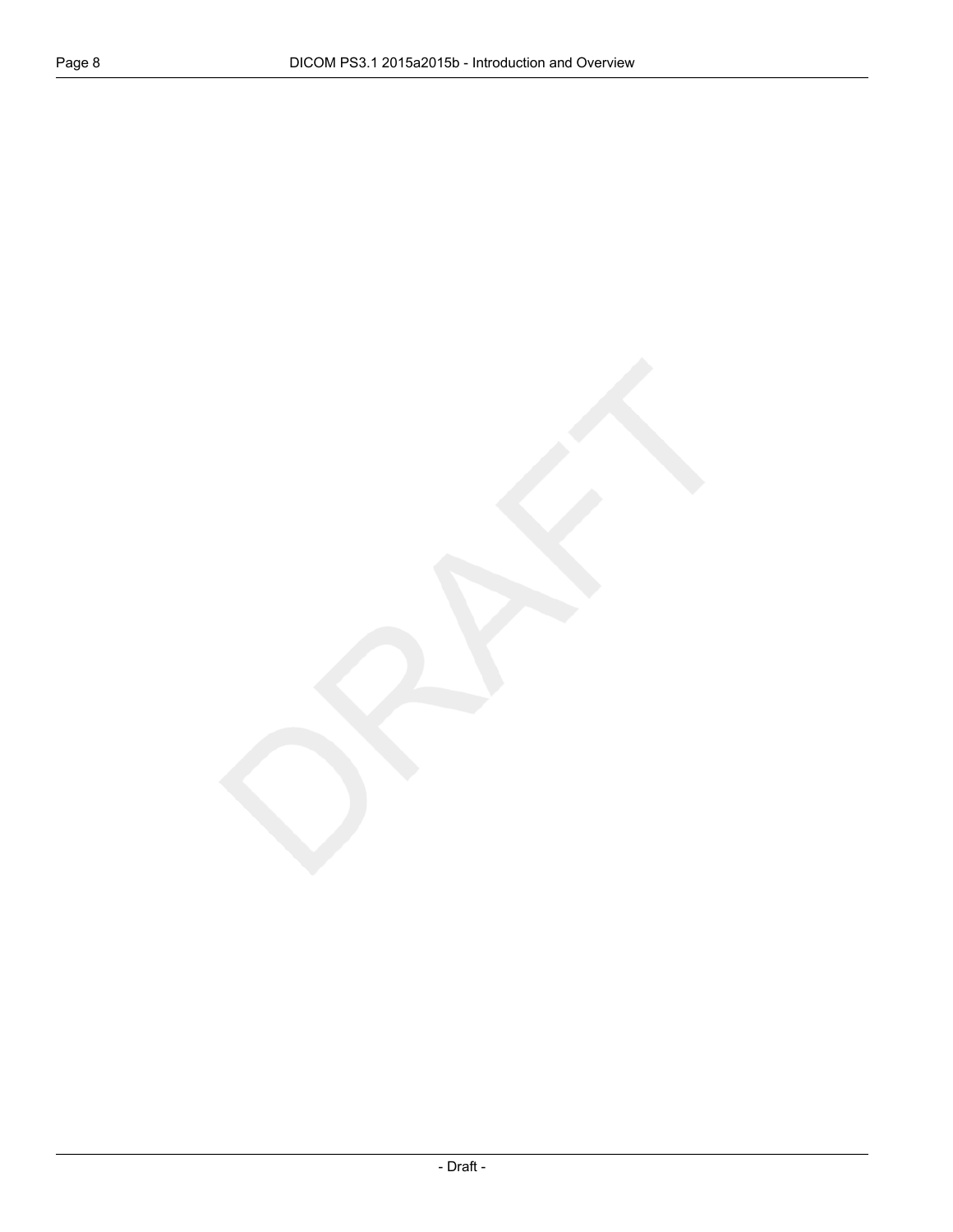## <span id="page-8-0"></span>**Foreword**

This DICOM Standard was developed according to the procedures of the DICOM Standards Committee.

The DICOM Standard is structured as a multi-part document using the guidelines established in [ISO/IEC [Directives](#page-14-1) Part 3].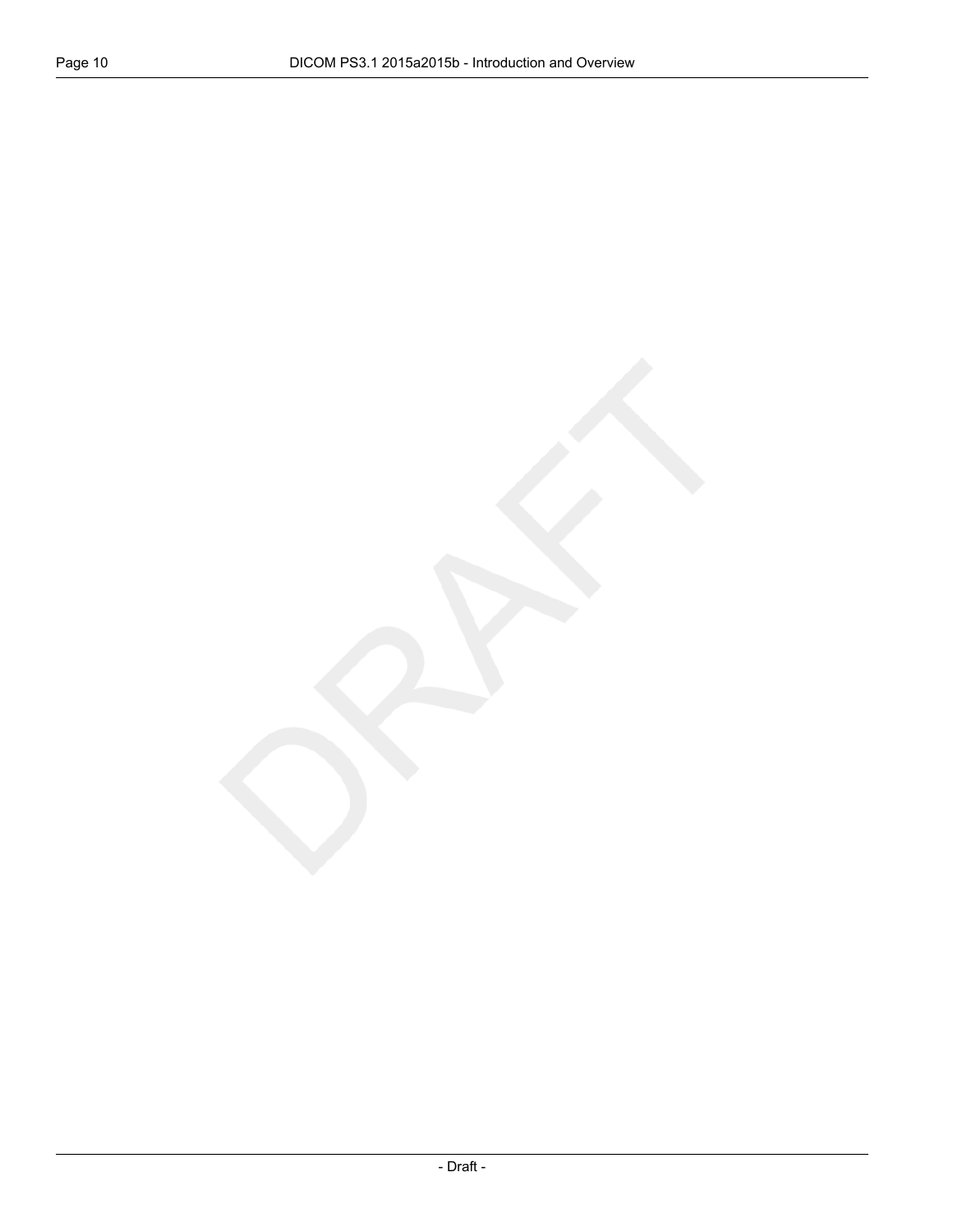# <span id="page-10-0"></span>**Introduction**

<span id="page-10-1"></span>Digital Imaging and Communications in Medicine (DICOM) is the standard for the communication and management of medical imaging information and related data.

## **History**

With the introduction of computed tomography (CT) followed by other digital diagnostic imaging modalities in the 1970's, and the increasing use of computers in clinical applications, the American College of Radiology (ACR) and the National Electrical Manufacturers Association (NEMA) recognized the emerging need for a standard method for transferring images and associated information between devices manufactured by various vendors. These devices produce a variety of digital image formats.

The American College of Radiology (ACR) and the National Electrical Manufacturers Association (NEMA) formed a joint committee in 1983 to develop a standard to:

- Promote communication of digital image information, regardless of device manufacturer
- Facilitate the development and expansion of picture archiving and communication systems (PACS) that can also interface with other systems of hospital information
- Allow the creation of diagnostic information data bases that can be interrogated by a wide variety of devices distributed geographically.

ACR-NEMA Standards Publication No. 300-1985, published in 1985 was designated version 1.0. The Standard was followed by two revisions: No. 1, dated October 1986 and No. 2, dated January 1988.

<span id="page-10-2"></span>ACR-NEMA Standards Publication No. 300-1988, published in 1988 was designated version 2.0. It included version 1.0, the published revisions, and additional revisions. It also included new material to provide command support for display devices, to introduce a new hierarchy scheme to identify an image, and to add data elements for increased specificity when describing an image.

These Standards Publications specified a hardware interface, a minimum set of software commands, and a consistent set of data formats.

## **The DICOM Standard**

This Standard, which is currently designated Digital Imaging and Communications in Medicine (DICOM), embodies a number of major enhancements to previous versions of the ACR-NEMA Standard:

- It is applicable to a networked environment. The ACR-NEMA Standard was applicable in a point-to-point environment only; for operation in a networked environment a Network Interface Unit (NIU) was required. DICOM supports operation in a networked environment using the industry standard networking protocol TCP/IP.
- It is applicable to an off-line media environment. The ACR-NEMA Standard did not specify a file format or choice of physical media or logical filesystem. DICOM supports operation in an off-line media environment using industry standard media such as CD-R and MOD and logical filesystems such as ISO 9660 and PC File System (FAT16).
- It specifies how devices claiming conformance to the Standard react to commands and data being exchanged. The ACR-NEMA Standard was confined to the transfer of data, but DICOM specifies, through the concept of Service Classes, the semantics of commands and associated data.
- It specifies levels of conformance. The ACR-NEMA Standard specified a minimum level of conformance. DICOM explicitly describes how an implementor must structure a Conformance Statement to select specific options.
- It is structured as a multi-part document. This facilitates evolution of the Standard in a rapidly evolving environment by simplifying the addition of new features. ISO directives that define how to structure multi-part documents have been followed in the construction of the DICOM Standard.
- It introduces explicit Information Objects not only for images and graphics but also for waveforms, reports, printing, etc.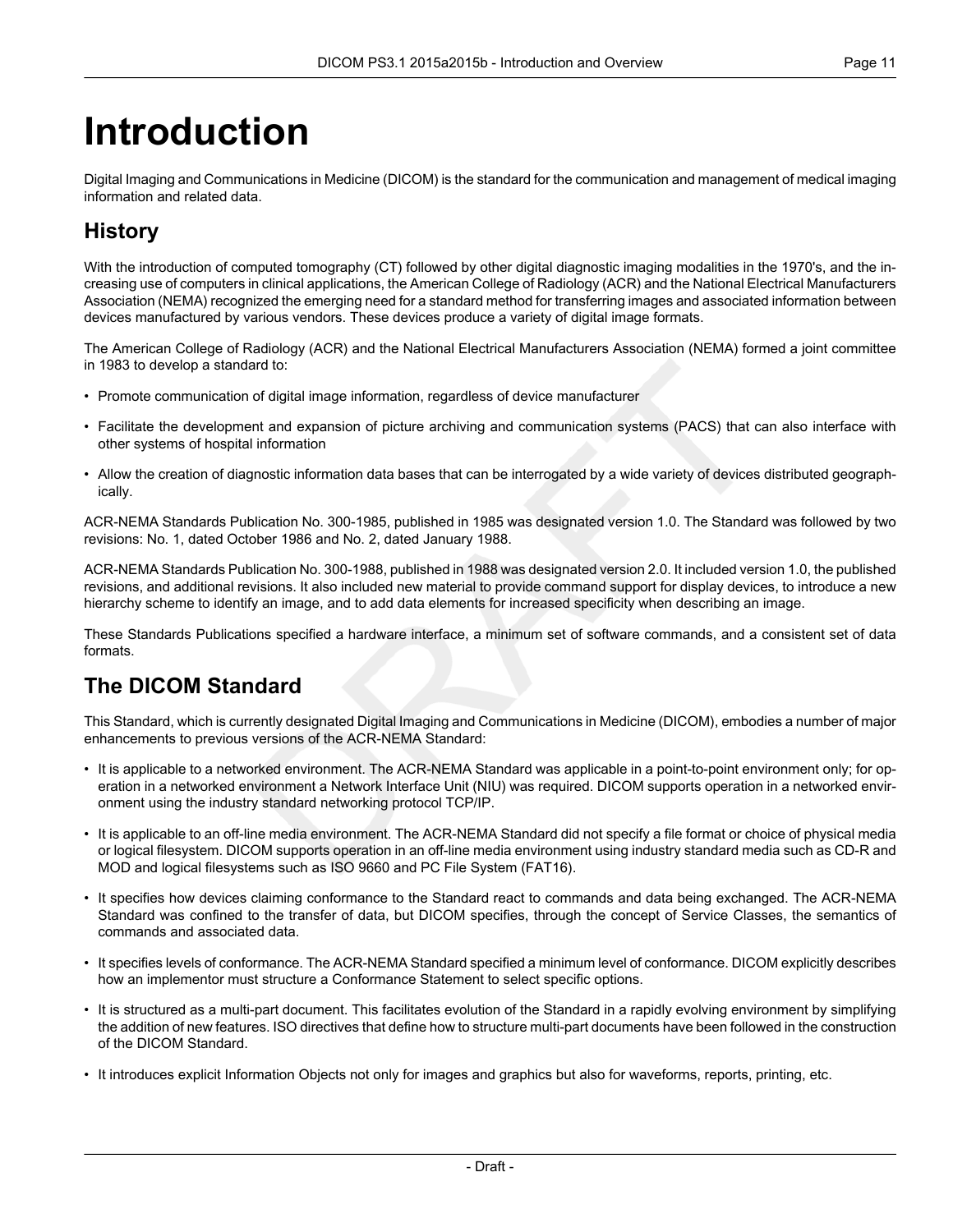• It specifies an established technique for uniquely identifying any Information Object. This facilitates unambiguous definitions of relationships between Information Objects as they are acted upon across the network.

## <span id="page-11-0"></span>**Current Direction**

<span id="page-11-1"></span>The DICOM Standard is an evolving standard and it is maintained in accordance with the Procedures of the DICOM Standards Committee. Proposals for enhancements are forthcoming from the DICOM Committee member organizations based on input from users of the Standard. These proposals are considered for inclusion in future editions of the Standard. A requirement in updating the Standard is to maintain effective compatibility with previous editions.

## **Retirement**

Part of the maintenance process involves retirement of sections of the Standard, including but not limited to, IODs, Attributes, Service Classes, SOP Classes, Transfer Syntaxes and Protocols.

Retirement does not imply that these features cannot be used. However, the DICOM Standards Committee will not maintain the documentation of retired features. The reader is referred to earlier editions of the Standard.

The use of the retired features is deprecated in new implementations, in favor of those alternatives remaining in the standard.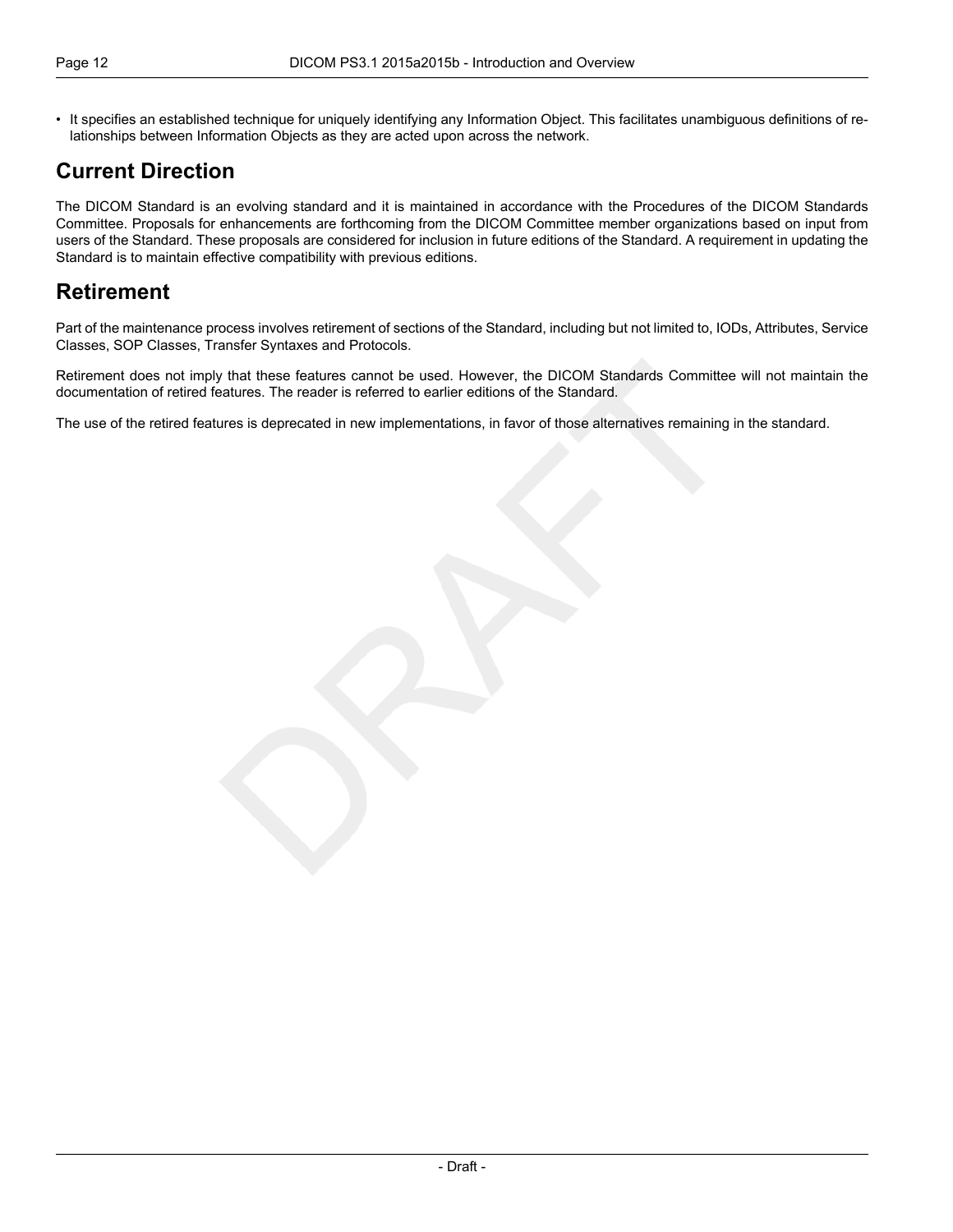# <span id="page-12-0"></span>**1 Scope and Field of Application**

PS3.1 provides an overview of the entire Digital Imaging and Communications in Medicine (DICOM) Standard. It describes the history, scope, goals, and structure of the Standard. In particular, it contains a brief description of the contents of each part of the Standard.

The DICOM Standard facilitates interoperability of medical imaging equipment by specifying:

- For network communications, a set of protocols to be followed by devices claiming conformance to the Standard.
- The syntax and semantics of Commands and associated information that can be exchanged using these protocols.
- For media communication, a set of media storage services to be followed by devices claiming conformance to the Standard, as well as a File Format and a medical directory structure to facilitate access to the images and related information stored on interchange media.
- Information that must be supplied with an implementation for which conformance to the Standard is claimed.

The DICOM Standard does not specify:

- The implementation details of any features of the Standard on a device claiming conformance.
- The overall set of features and functions to be expected from a system implemented by integrating a group of devices each claiming DICOM conformance.
- A testing/validation procedure to assess an implementation's conformance to the Standard.

The DICOM Standard pertains to the field of Medical Informatics. Within that field, it addresses the exchange of digital information between medical imaging equipment and other systems. Because such equipment may interoperate with other medical devices, the scope of this Standard needs to overlap with other areas of medical informatics. However, the DICOM Standard does not address the breadth of this field.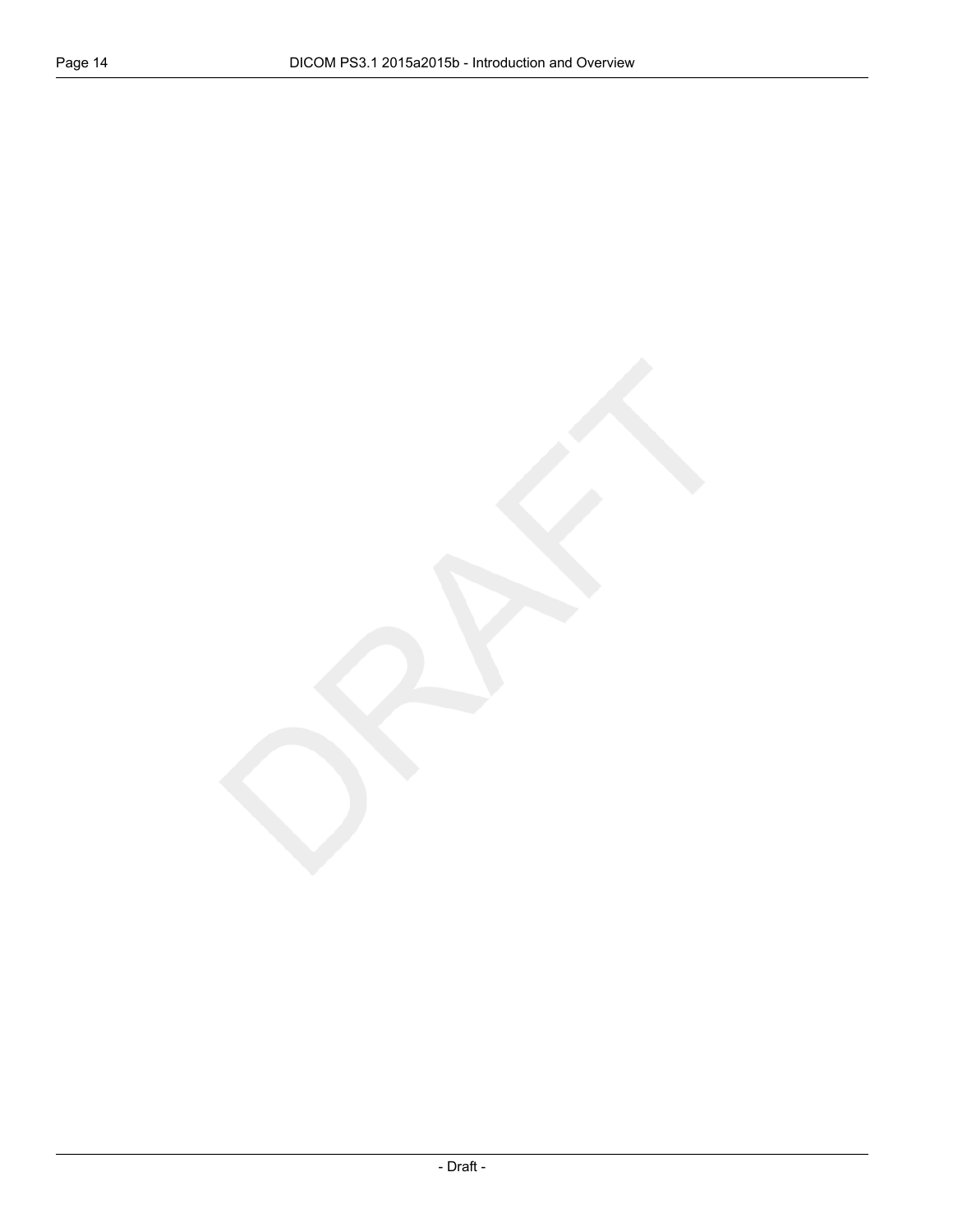## <span id="page-14-0"></span>**2 Normative References**

<span id="page-14-1"></span>[ISO/IEC Directives Part 3] ISO/IEC. 1989. *Drafting and Presentation of International Standards*.

[ACR/NEMA 300] ACR/NEMA. 1988. *Digital Imaging and Communications*.

- [ISO 8822] ISO. 1988. *Information Processing Systems - Open Systems Interconnection - Connection Oriented Presentation Service Definition*.
- [ISO 8649] ISO. 1988. *Information Processing Systems - Open Systems Interconnection - Service Definition for the Association Control Service Element*.

- Draft -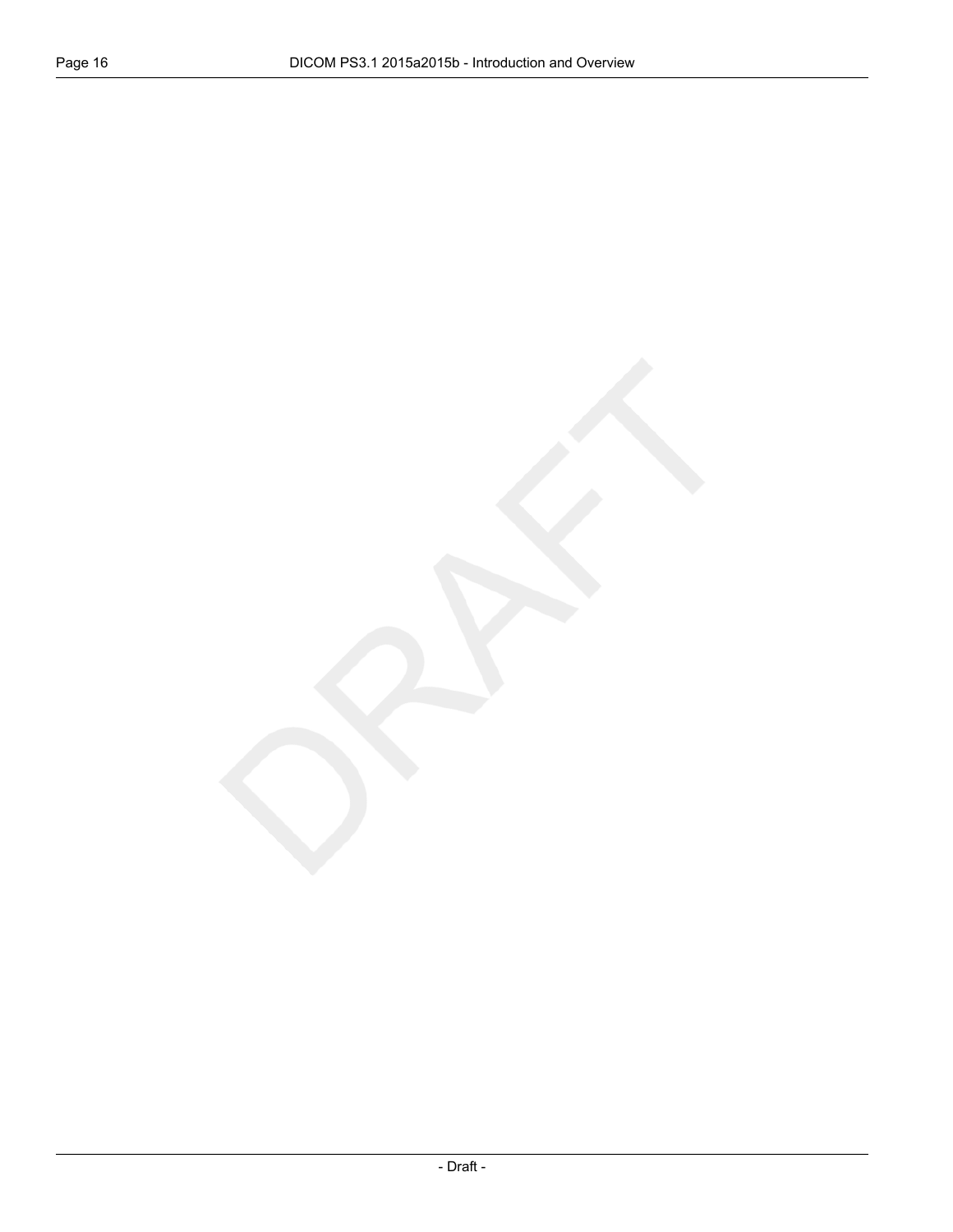## <span id="page-16-0"></span>**3 Definitions**

| Attribute                    | A property of an Information Object. An Attribute has a name and a value that are independent<br>of any encoding scheme.                                                                                                                                               |
|------------------------------|------------------------------------------------------------------------------------------------------------------------------------------------------------------------------------------------------------------------------------------------------------------------|
| Command                      | A request to operate on information across a network.                                                                                                                                                                                                                  |
| <b>Command Element</b>       | An encoding of a parameter of a command that conveys this parameter's value.                                                                                                                                                                                           |
| <b>Command Stream</b>        | The result of encoding a set of DICOM Command Elements using the DICOM encoding scheme.                                                                                                                                                                                |
| <b>Conformance Statement</b> | A formal statement that describes a specific product implementation that uses the DICOM<br>Standard. It specifies the Service Classes, Information Objects, and Communication Protocols<br>supported by the implementation.                                            |
| Data Dictionary              | A registry of DICOM Data Elements that assigns a unique tag, a name, value characteristics,<br>and semantics to each Data Element.                                                                                                                                     |
| Data Element                 | A unit of information as defined by a single entry in the data dictionary.                                                                                                                                                                                             |
| Data Set                     | Exchanged information consisting of a structured set of Attributes. The value of each Attribute in<br>a Data Set is expressed as a Data Element.                                                                                                                       |
| Data Stream                  | The result of encoding a Data Set using the DICOM encoding scheme (Data Element Numbers<br>and representations as specified by the Data Dictionary).                                                                                                                   |
| Information Object           | An abstraction of a real information entity (e.g., CT Image, Structured Report, etc.) that is acted<br>upon by one or more DICOM Commands.                                                                                                                             |
|                              | Note                                                                                                                                                                                                                                                                   |
|                              | This term is primarily used in PS3.1, with a few references in PS3.3. It is an informal<br>term corresponding to a formal term that is introduced in PS3.3. In all other parts of the<br>DICOM Standard this formal term is known as an Information Object Definition. |
| Information Object Class     | A formal description of an Information Object, which includes a description of its purpose and the<br>Attributes it possesses. It does not include values for these attributes.                                                                                        |
|                              | Note                                                                                                                                                                                                                                                                   |
|                              | This term is only used in PS3.1. It is an informal term corresponding to a formal term<br>that is introduced in PS3.4. This formal term is known as a Service-Object Pair Class<br>or more commonly as a SOP Class.                                                    |
| Information Object Instance  | A representation of an occurence of an real-world entity, which includes values for the Attributes<br>of the Information Object Class to which the entity belongs.                                                                                                     |
|                              | Note                                                                                                                                                                                                                                                                   |
|                              | This term is only used in PS3.1. It is an informal term corresponding to a formal term<br>that is introduced in PS3.4. This formal term is known as a Service-Object Pair Instance<br>or more commonly as a SOP Instance.                                              |
| Message                      | A data unit of the Message Exchange Protocol exchanged between two cooperating DICOM<br>Applications. A Message is composed of a Command Stream followed by an optional Data<br>Stream.                                                                                |
| Service Class                | A structured description of a service that is supported by cooperating DICOM Applications using<br>specific DICOM Commands acting on a specific class of Information Object.                                                                                           |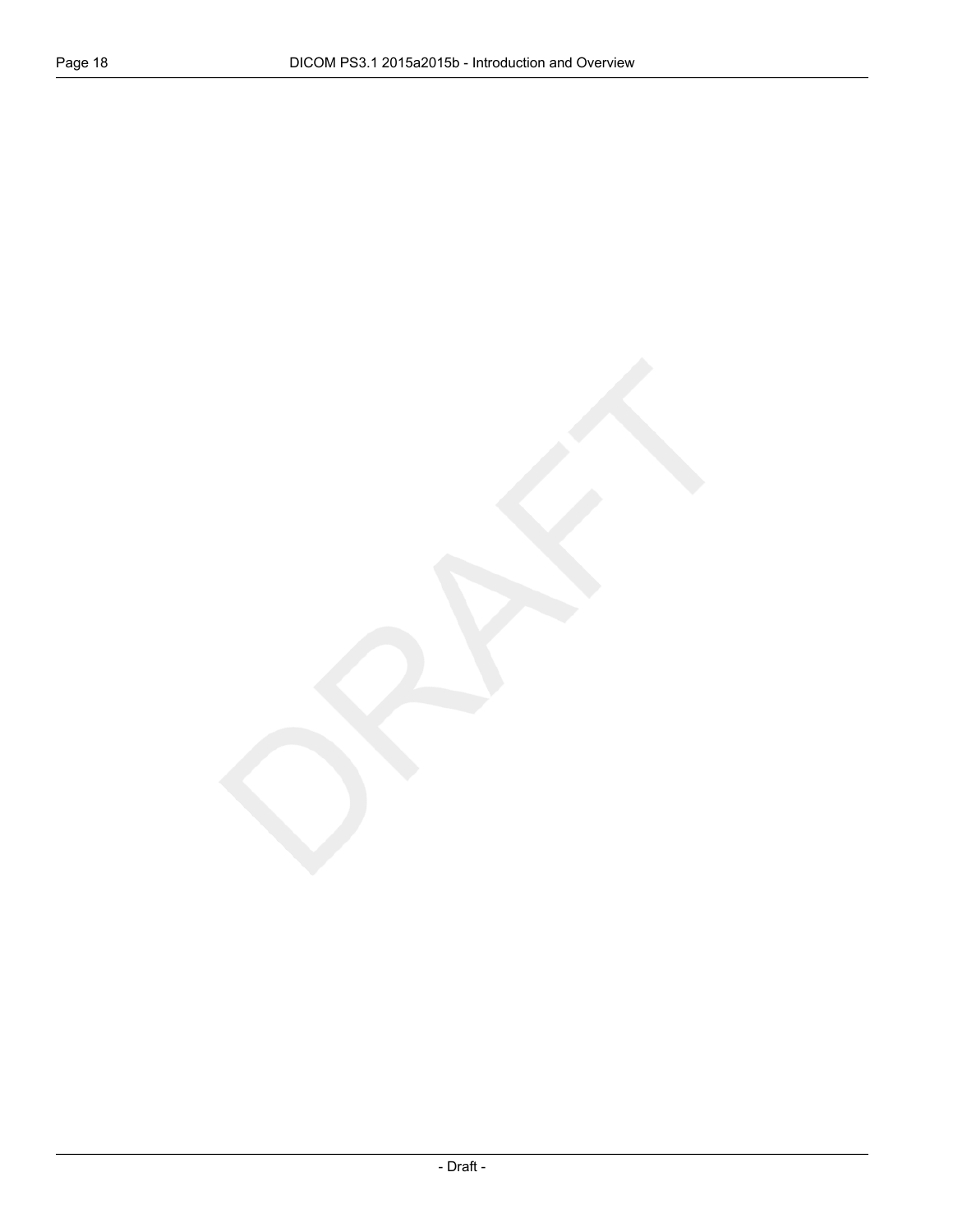# <span id="page-18-0"></span>**4 Symbols and Abbreviations**

| <b>ACSE</b>    | Association Control Service Element                                                                                                                                        |  |
|----------------|----------------------------------------------------------------------------------------------------------------------------------------------------------------------------|--|
| СT             | Computed Tomography                                                                                                                                                        |  |
| <b>DICOM</b>   | Digital Imaging and Communications in Medicine                                                                                                                             |  |
| <b>HIS</b>     | <b>Hospital Information System</b>                                                                                                                                         |  |
| <b>JIRA</b>    | Japan Medical Imaging and Radiological Systems Industries Association                                                                                                      |  |
| <b>OSI</b>     | Open Systems Interconnection                                                                                                                                               |  |
| <b>PACS</b>    | Picture Archiving and Communication Systems                                                                                                                                |  |
| <b>REST</b>    | Representational State Transfer                                                                                                                                            |  |
| <b>RESTful</b> | A RESTful Web service is a Web service implemented using REST architecture and HTTP (see http://www.ics.uci.edu/<br>~fielding/pubs/dissertation/fielding_dissertation.pdf) |  |
| <b>RIS</b>     | Radiology Information System                                                                                                                                               |  |
| <b>STOW-RS</b> | STore Over the Web by RESTful Services                                                                                                                                     |  |
| <b>TCP/IP</b>  | <b>Transmission Control Protocol/Internet Protocol</b>                                                                                                                     |  |
| <b>WADO-RS</b> | Web Access to DICOM Objects by RESTful Services                                                                                                                            |  |
|                | <b>WADO-URI</b> Web Access to DICOM Objects by URI                                                                                                                         |  |
|                | <b>WADO-WS</b> Web Access to DICOM Objects by Web Services (WS*)                                                                                                           |  |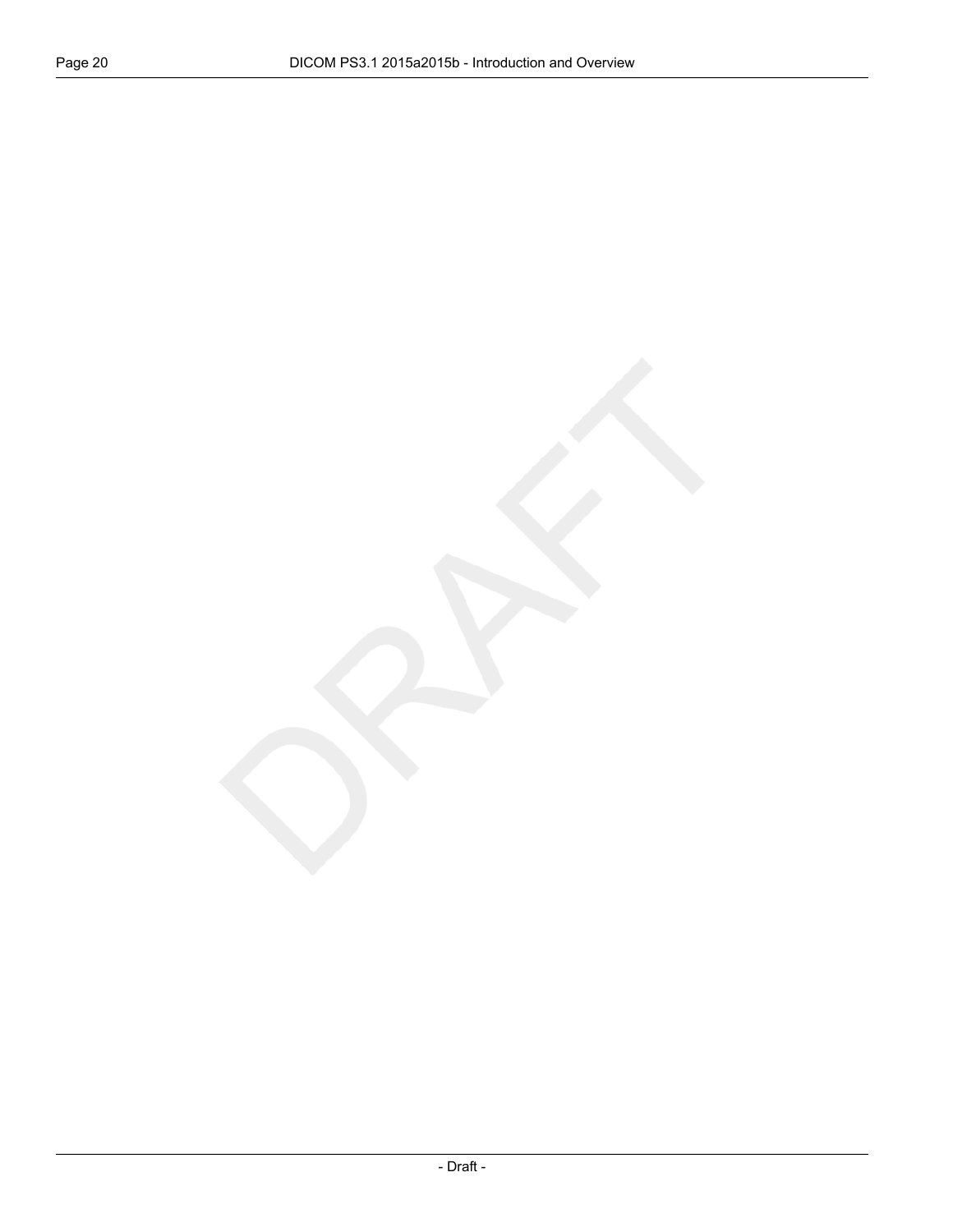# <span id="page-20-0"></span>**5 Goals of The DICOM Standard**

The DICOM Standard facilitates interoperability of devices claiming conformance. In particular, it:

- Addresses the semantics of Commands and associated data. For devices to interact, there must be standards on how devices are expected to react to Commands and associated data, not just the information that is to be moved between devices.
- Addresses the semantics of file services, file formats and information directories necessary for off-line communication.
- Is explicit in defining the conformance requirements of implementations of the Standard. In particular, a conformance statement must specify enough information to determine the functions for which interoperability can be expected with another device claiming conformance.
- Facilitates operation in a networked environment.
- Is structured to accommodate the introduction of new services, thus facilitating support for future medical imaging applications.
- Makes use of existing international standards wherever applicable, and itself conforms to established documentation guidelines for international standards.

Even though the DICOM Standard has the potential to facilitate implementations of PACS solutions, use of the Standard alone does not guarantee that all the goals of a PACS will be met. This Standard facilitates interoperability of systems claiming conformance in a multi-vendor environment, but does not, by itself, guarantee interoperability.

This Standard has been developed with an emphasis on diagnostic medical imaging as practiced in radiology, cardiology and related disciplines; however, it is also applicable to a wide range of image and non-image related information exchanged in clinical and other medical environments.

[Figure](#page-21-0) 5-1 presents the general communication model of the Standard, which spans both network (on-line) and media storage interchange (off-line) communication. Applications may relay on either on of the following boundaries:

- the Upper Layer Service, which provides independence from specific physical networking communication support and protocols such as TCP/IP.
- The Basic DICOM File Service, which provides access to Storage Media independently from specific media storage formats and file structures.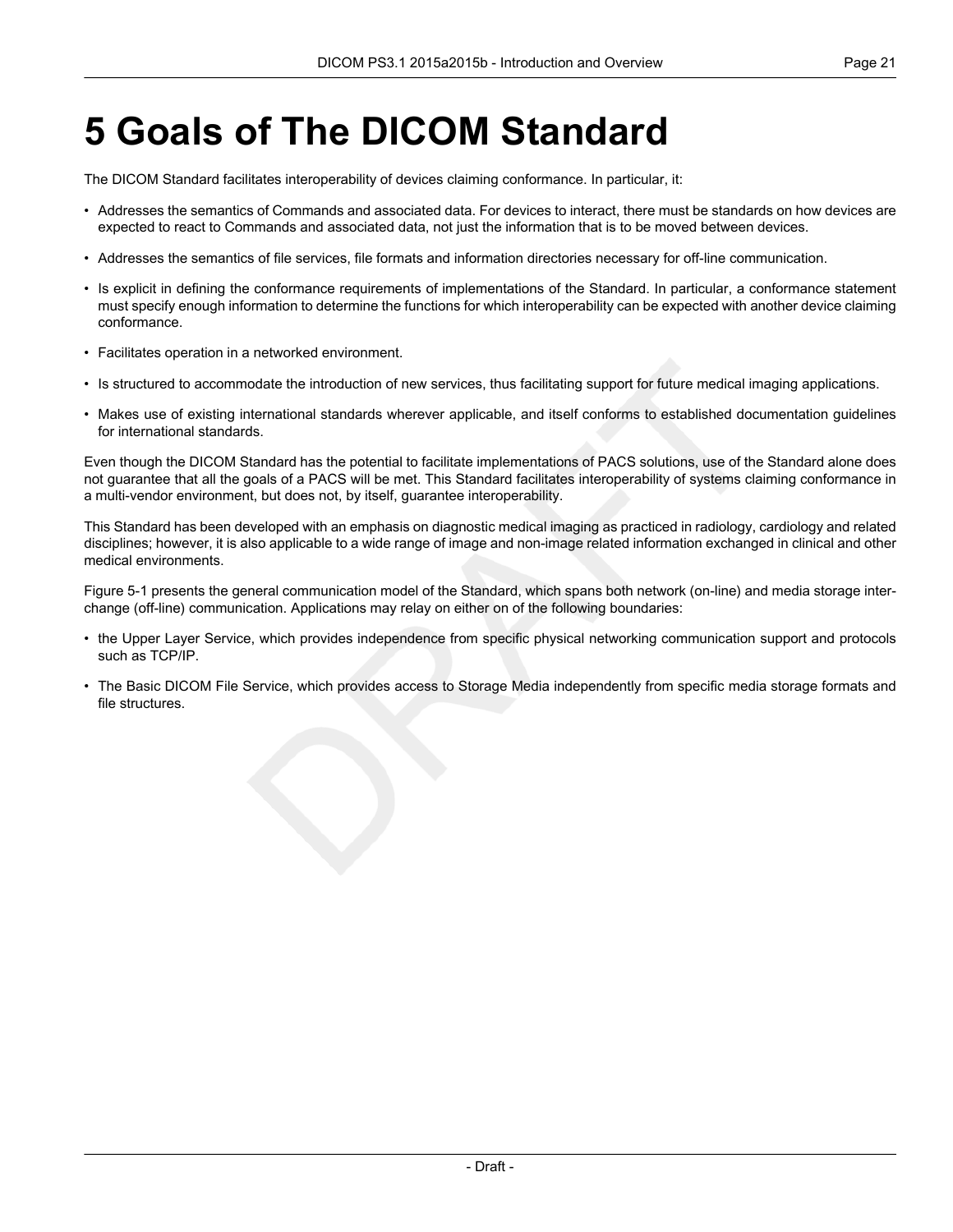<span id="page-21-0"></span>

**Figure 5-1. General Communication Model**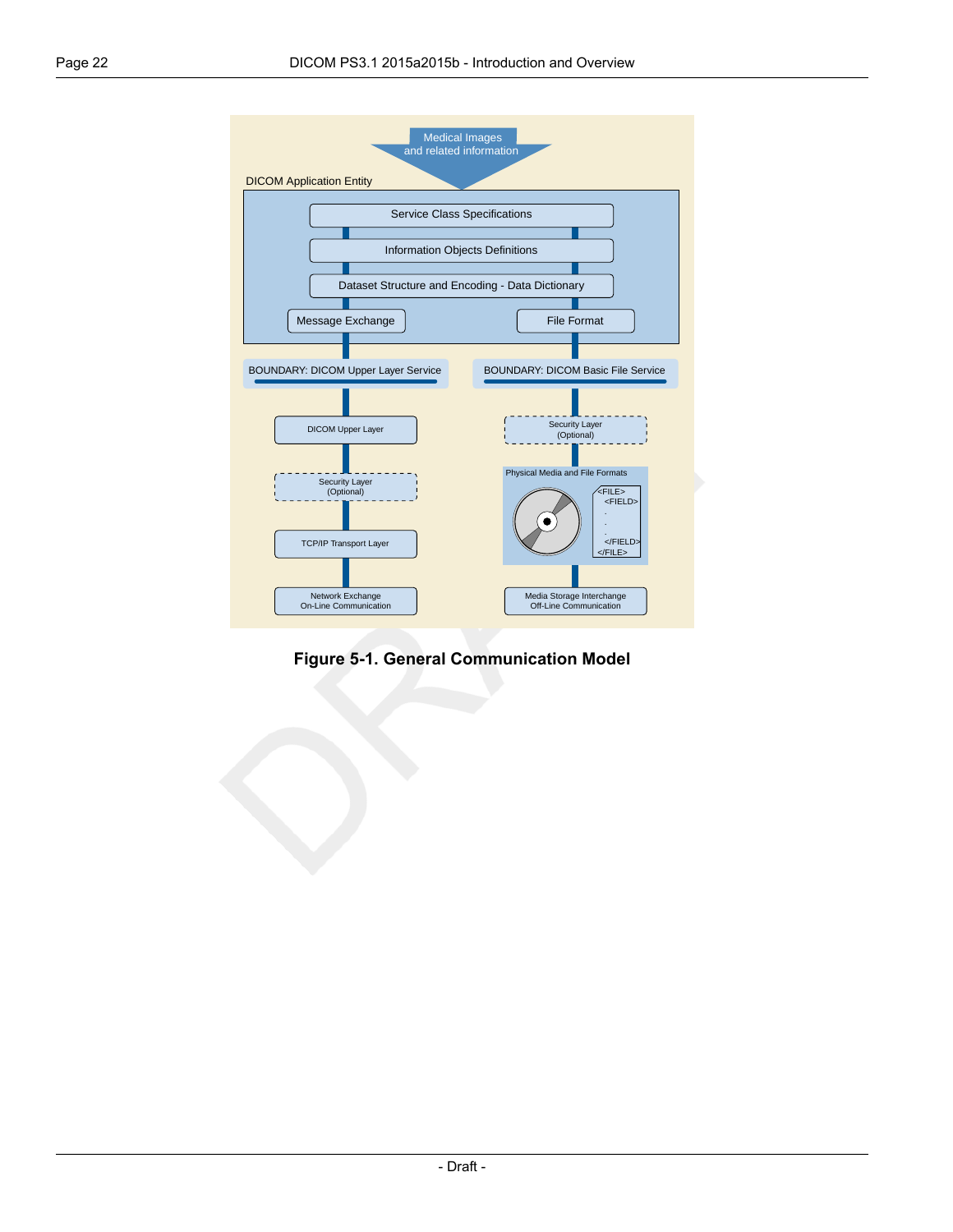## <span id="page-22-0"></span>**6 Overview of The Content of The DICOM Standard**

### <span id="page-22-1"></span>**6.1 Document Structure**

DICOM consists of the following parts:

- PS3.1: Introduction and Overview (this document)
- PS3.2: [Conformance](part02.pdf#PS3.2)
- PS3.3: [Information](part03.pdf#PS3.3) Object Definitions
- PS3.4: Service Class [Specifications](part04.pdf#PS3.4)
- PS3.5: Data [Structures](part05.pdf#PS3.5) and Encoding
- PS3.6: Data [Dictionary](part06.pdf#PS3.6)
- PS3.7: Message [Exchange](part07.pdf#PS3.7)
- PS3.8: Network [Communication](part08.pdf#PS3.8) Support for Message Exchange
- PS3.9: Retired
- PS3.10: Media Storage and File Format for Media [Interchange](part10.pdf#PS3.10)
- PS3.11: Media Storage [Application](part11.pdf#PS3.11) Profiles
- PS3.12: Formats and [Physical](part12.pdf#PS3.12) Media
- PS3.13: Retired
- PS3.14: [Grayscale](part14.pdf#PS3.14) Standard Display Function
- PS3.15: Security and System [Management](part15.pdf#PS3.15) Profiles
- PS3.16: Content Mapping [Resource](part16.pdf#PS3.16)
- PS3.17: [Explanatory](part17.pdf#PS3.17) Information
- PS3.18: Web [Services](part18.pdf#PS3.18)
- <span id="page-22-2"></span>• PS3.19: [Application](part19.pdf#PS3.19) Hosting
- PS3.20: Transformation of DICOM to and from HL7 [StandardsImaging](part20.pdf#PS3.20) Reports using HL7 Clinical Document Architecture

These parts of the Standard are related but independent documents. A brief description of each Part is provided in this section.

## **6.2 PS3.2: Conformance**

[PS3.2](part02.pdf#PS3.2) of the DICOM Standard defines principles that implementations claiming conformance to the Standard shall follow:

- Conformance requirements. [PS3.2](part02.pdf#PS3.2) specifies the general requirements that must be met by any implementation claiming conformance. It references the conformance sections of other parts of the Standard.
- Conformance Statement. [PS3.2](part02.pdf#PS3.2) defines the structure of a Conformance Statement. It specifies the information that must be present in a Conformance Statement. It references the Conformance Statement sections of other parts of the Standard.

[PS3.2](part02.pdf#PS3.2) does not specify a testing/validation procedure to assess an implementation's conformance to the Standard.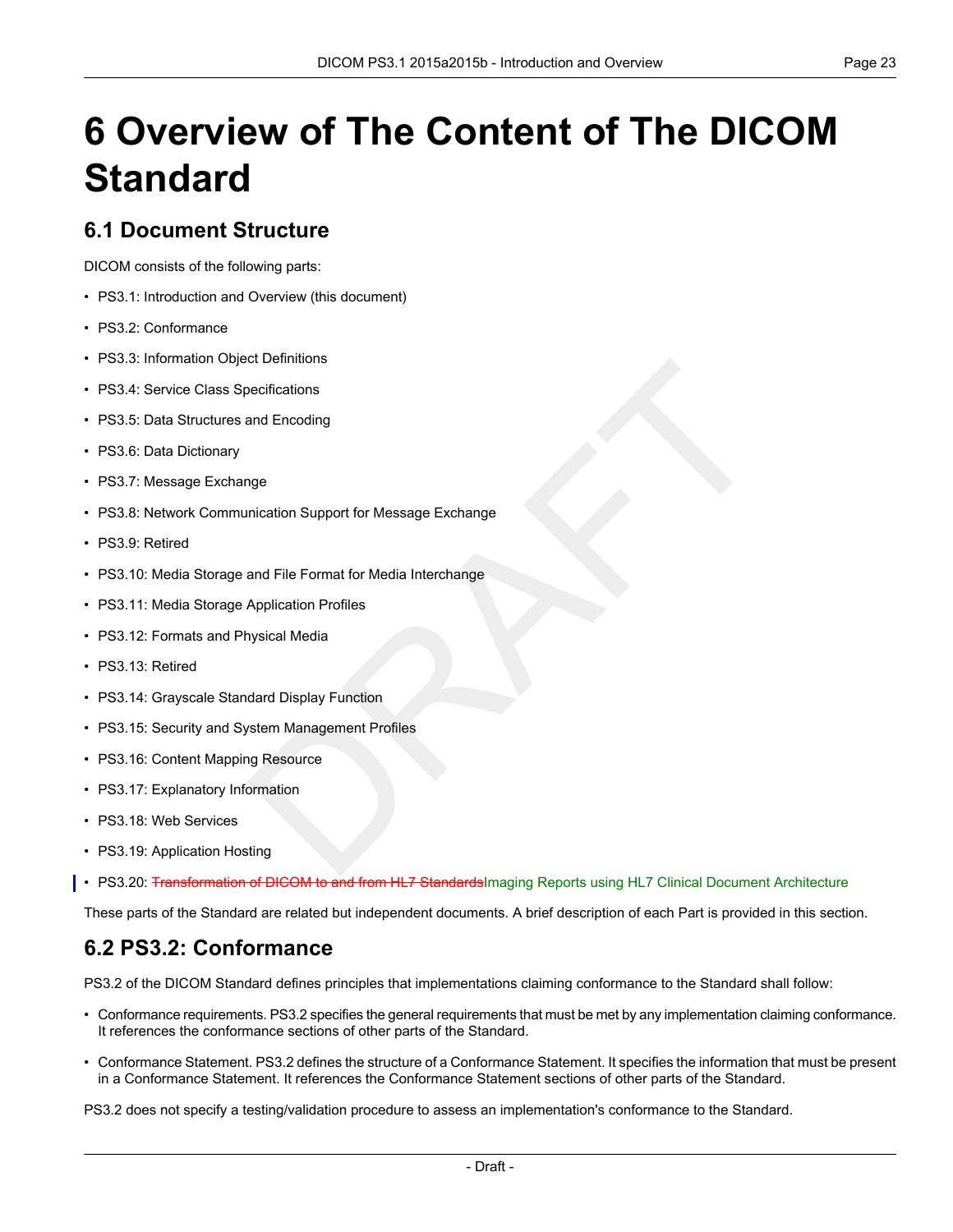[Figure](#page-23-1) 6.2-1 and [Figure](#page-23-2) 6.2-2 depict the construction process for a Conformance Statement for both network communication and media exchange. A Conformance Statement consists of the following parts:

- Set of Information Objects that is recognized by this implementation
- Set of Service Classes that this implementation supports
- Set of communications protocols or physical media that this implementation supports
- <span id="page-23-1"></span>• Set of security measures that this implementation supports.



<span id="page-23-2"></span>**Figure 6.2-1. Construction Process for a Network Conformance Claim**





## <span id="page-23-0"></span>**6.3 PS3.3: Information Object Definitions**

[PS3.3](part03.pdf#PS3.3) of the DICOM Standard specifies a number of Information Object Classes that provide an abstract definition of real-world entities applicable to communication of digital medical images and related information (e.g., waveforms, structured reports, radiation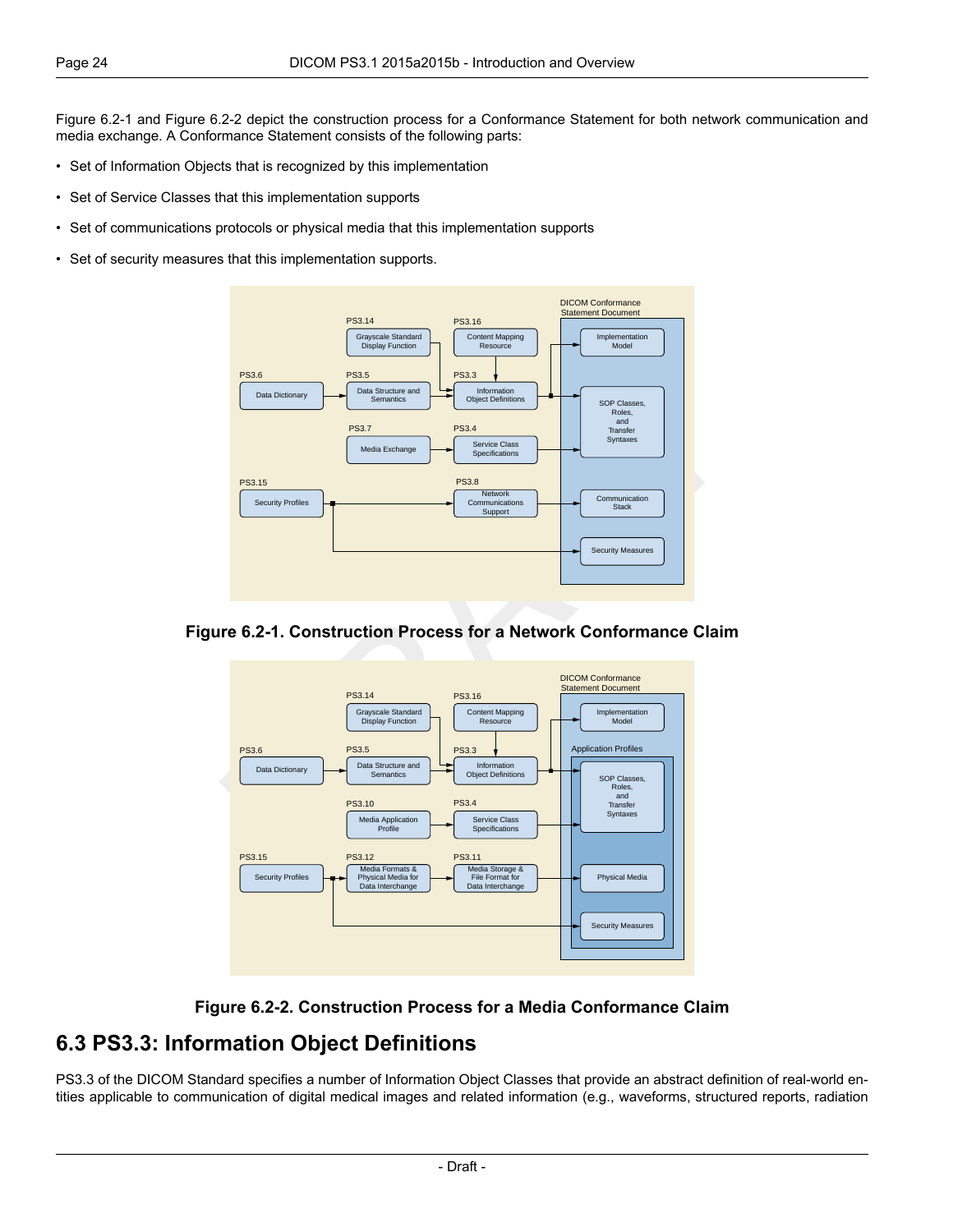therapy dose, etc.). Each Information Object Class definition consists of a description of its purpose and the Attributes that define it. An Information Object Class does not include the values for the Attributes that comprise its definition.

Two types of Information Object Classes are defined: normalized and composite.

Normalized Information Object Classes include only those Attributes inherent in the real-world entity represented. For example the study Information Object Class, which is defined as normalized, contains study date and study time Attributes because they are inherent in an actual study. Patient name, however, is not an Attribute of the study Information Object Class because it is inherent in the patient on which the study was performed and not the study itself.

Composite Information Object Classes may additionally include Attributes that are related to but not inherent in the real-world entity. For example, the Computed Tomography Image Information Object Class, which is defined as composite, contains both Attributes that are inherent in the image (e.g., image date) and Attributes that are related to but not inherent in the image (e.g., patient name). Composite Information Object Classes provide a structured framework for expressing the communication requirements of images where image data and related data needs to be closely associated.

To simplify the Information Object Class definitions, the Attributes of each Information Object Class are partitioned with similar Attributes being grouped together. These groupings of Attributes are specified as independent modules and may be reused by other Composite Information Object Classes.

[PS3.3](part03.pdf#PS3.3) defines a model of the Real World along with the corresponding Information Model that is reflected in the Information Object Definitions. Future editions of this Standard may extend this set of Information Objects to support new functionality.

<span id="page-24-0"></span>To represent an occurrence of a real-world entity, an Information Object Instance is created, which includes values for the Attributes of the Information Object Class. The Attribute values of this Information Object Instance may change over time to accurately reflect the changing state of the entity that it represents. This is accomplished by performing different basic operations upon the Information Object Instance to render a specific set of services defined as a Service Class. These Service Classes are defined in [PS3.4](part04.pdf#PS3.4) of the Standard.

### **6.4 PS3.4: Service Class Specifications**

[PS3.4](part04.pdf#PS3.4) of the DICOM Standard defines a number of Service Classes. A Service Class associates one or more Information Objects with one or more Commands to be performed upon these objects. Service Class Specifications state requirements for Command Elements and how resulting Commands are applied to Information Objects. Service Class Specifications state requirements for both providers and users of communications services.

[PS3.4](part04.pdf#PS3.4) of the DICOM Standard defines the characteristics shared by all Service Classes, and how a Conformance Statement to an individual Service Class is structured. It contains a number of normative annexes that describe individual Service Classes in detail.

Examples of Service Classes include the following:

- Storage Service Class
- Query/Retrieve Service Class
- <span id="page-24-1"></span>• Basic Worklist Management Service Class
- Print Management Service Class.

[PS3.4](part04.pdf#PS3.4) defines the operations performed upon the Information Objects defined in [PS3.3.](part03.pdf#PS3.3) [PS3.7](part07.pdf#PS3.7) defines the Commands and protocols for using the Commands to accomplish the operations and notifications described in [PS3.4](part04.pdf#PS3.4).

## **6.5 PS3.5: Data Structure and Semantics**

[PS3.5](part05.pdf#PS3.5) of the DICOM Standard specifies how DICOM applications construct and encode the Data Set information resulting from the use of the Information Objects and Services Classes defined in [PS3.3](part03.pdf#PS3.3) and [PS3.4](part04.pdf#PS3.4) of the DICOM Standard. The support of a number of standard image compression techniques (e.g., JPEG lossless and lossy) is specified.

[PS3.5](part05.pdf#PS3.5) addresses the encoding rules necessary to construct a Data Stream to be conveyed in a Message as specified in [PS3.7](part07.pdf#PS3.7) of the DICOM Standard. This Data Stream is produced from the collection of Data Elements making up the Data Set.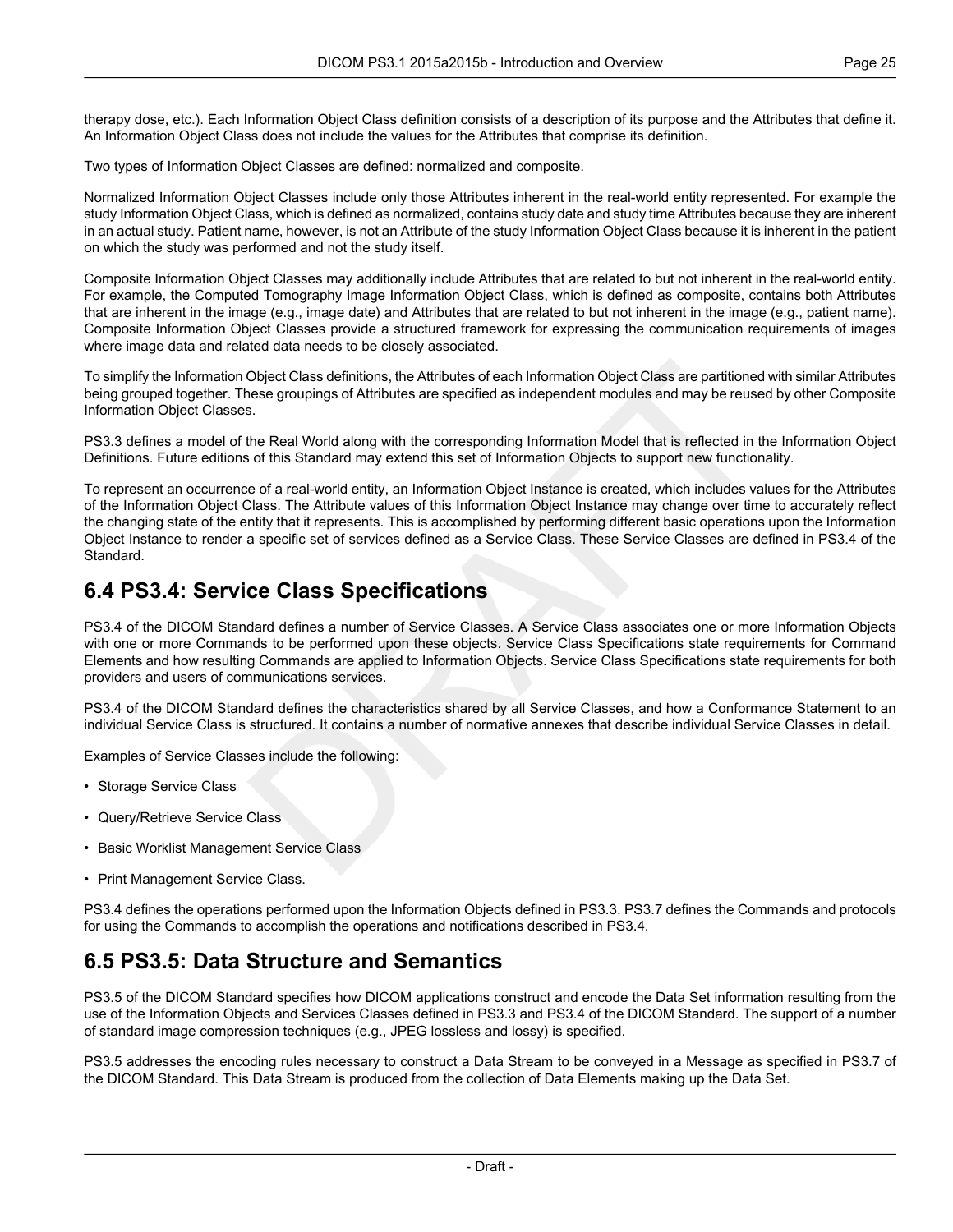<span id="page-25-0"></span>[PS3.5](part05.pdf#PS3.5) also defines the semantics of a number of generic functions that are common to many Information Objects. [PS3.5](part05.pdf#PS3.5) defines the encoding rules for international character sets used within DICOM.

## **6.6 PS3.6: Data Dictionary**

[PS3.6](part06.pdf#PS3.6) of the DICOM Standard is the centralized registry that defines the collection of all DICOM Data Elements available to represent information, along with elements utilized for interchangeable media encoding and a list of uniquely identified items that are assigned by DICOM.

For each element, [PS3.6](part06.pdf#PS3.6) specifies:

- its unique tag, which consists of a group and element number,
- its name,
- its value representation (character string, integer, etc),
- its value multiplicity (how many values per attribute),
- whether it is retired.

For each uniquely identified item, [PS3.6](part06.pdf#PS3.6) specifies:

- its unique value, which is numeric with multiple components separated by decimal points and limited to 64 characters,
- its name,
- <span id="page-25-1"></span>• its type, either Information Object Class, definition of encoding for data transfer, or certain well known Information Object Instances,
- in which part of the DICOM Standard it is defined.

### **6.7 PS3.7: Message Exchange**

[PS3.7](part07.pdf#PS3.7) of the DICOM Standard specifies both the service and protocol used by an application in a medical imaging environment to exchange Messages over the communications support services defined in [PS3.8.](part08.pdf#PS3.8) A Message is composed of a Command Stream defined in [PS3.7](part07.pdf#PS3.7) followed by an optional Data Stream as defined in [PS3.5](part05.pdf#PS3.5).

[PS3.7](part07.pdf#PS3.7) specifies:

- the operations and notifications (DIMSE Services) made available to Service Classes defined in [PS3.4,](part04.pdf#PS3.4)
- <span id="page-25-2"></span>• rules to establish and terminate associations provided by the communications support specified in [PS3.8,](part08.pdf#PS3.8) and the impact on outstanding transactions,
- rules that govern the exchange of Command requests and responses,
- encoding rules necessary to construct Command Streams and Messages.

## **6.8 PS3.8: Network Communication Support For Message Exchange**

[PS3.8](part08.pdf#PS3.8) of the DICOM Standard specifies the communication services and the upper layer protocols necessary to support, in a networked environment, communication between DICOM applications as specified in [PS3.3](part03.pdf#PS3.3), [PS3.4,](part04.pdf#PS3.4) [PS3.5](part05.pdf#PS3.5), [PS3.6,](part06.pdf#PS3.6) and [PS3.7.](part07.pdf#PS3.7) These communication services and protocols ensure that communication between DICOM applications is performed in an efficient and coordinated manner across the network.

The communication services specified in [PS3.8](part08.pdf#PS3.8) are a proper subset of the services offered by the OSI Presentation Service (ISO 8822) and of the OSI Association Control Service Element (ACSE) (ISO 8649). They are referred to as the Upper Layer Service, which allows peer applications to establish associations, transfer messages and terminate associations.

This definition of the Upper Layer Service specifies the use of the DICOM Upper Layer Protocol in conjunction with TCP/IP transport protocols.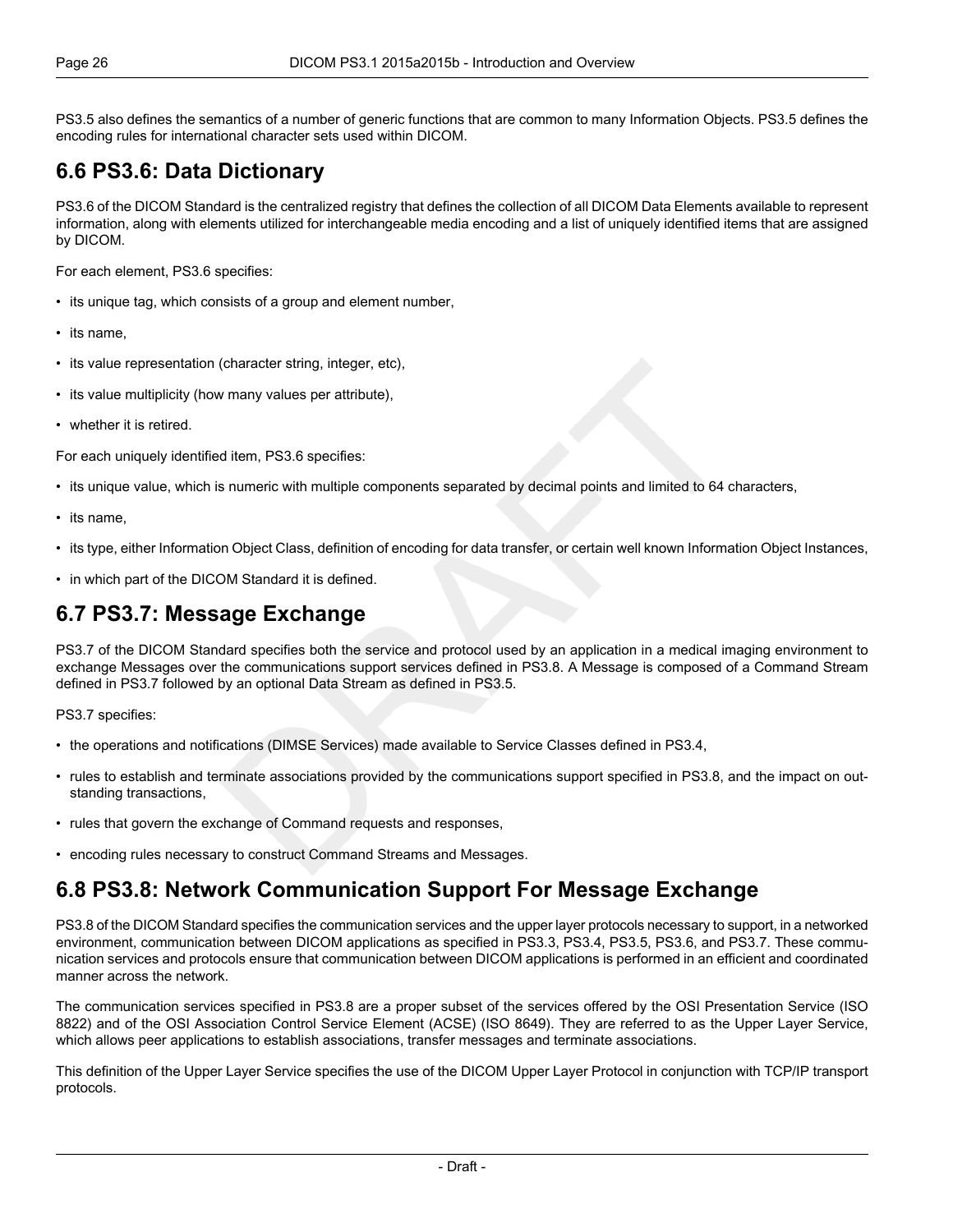<span id="page-26-0"></span>The TCP/IP communication protocol specified by [PS3.8](part08.pdf#PS3.8) is a general purpose communication protocol not specific to the DICOM Standard. [Figure](#page-21-0) 5-1 shows this protocol stack.

### **6.9 PS3.9: Retired (formerly Point-to-point Communication Support For Message Exchange)**

<span id="page-26-1"></span>PS3.9 of the DICOM Standard previously specified the services and protocols used for point-to-point communications in a manner compatible with ACR-NEMA 2.0. It has been retired.

## **6.10 PS3.10 Media Storage and File Format**

[PS3.10](part10.pdf#PS3.10) of the DICOM Standard specifies a general model for the storage of medical imaging information on removable media (see Figure [6.10-1\)](#page-27-1). The purpose of this Part is to provide a framework allowing the interchange of various types of medical images and related information on a broad range of physical storage media.

**Note** 

See [Figure](#page-21-0) 5-1 for understanding how the media interchange model compares to the network model.

[PS3.10](part10.pdf#PS3.10) Specifies:

- a layered model for the storage of medical images and related information on storage media. This model introduces the concept of media storage application profiles, which specify application specific subsets of the DICOM Standard to which a media storage implementation may claim conformance. Such a conformance applies only to the writing, reading and updating of the content of storage media.
- a DICOM file format supporting the encapsulation of any Information Object;
- a secure DICOM file format supporting the encapsulation of a DICOM file format in a cryptographic envelope;
- a DICOM file service providing independence from the underlying media format and physical media.

[PS3.10](part10.pdf#PS3.10) defines various media storage concepts:

- the method to identify a set of files on a single medium
- the method for naming a DICOM file within a specific file system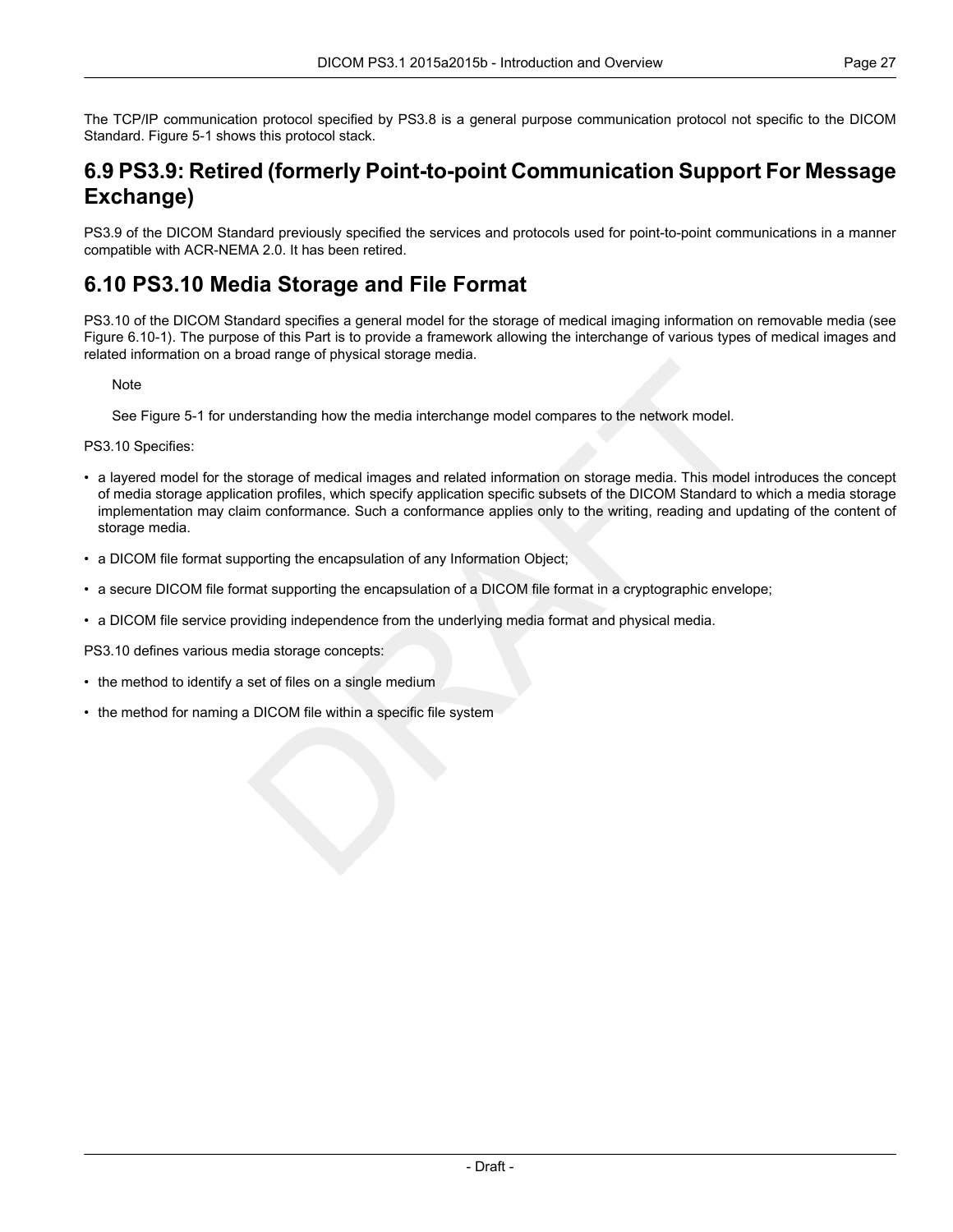<span id="page-27-1"></span>



### <span id="page-27-0"></span>**6.11 PS3.11: Media Storage Application Profiles**

[PS3.11](part11.pdf#PS3.11) of the DICOM Standard specifies application specific subsets of the DICOM Standard to which an implementation may claim conformance. These application specific subsets will be referred to as Application Profiles in this section. Such a conformance statement applies to the interoperable interchange of medical images and related information on storage media for specific clinical uses. It follows the framework, defined in [PS3.10](part10.pdf#PS3.10), for the interchange of various types of information on storage media.

An Application Profile annex is organized into the following major parts:

- The name of the Application Profile, or the list of Application Profiles grouped in a related class
- A description of the clinical context of the Application Profile
- The definition of the media storage Service Class with the device roles for the Application Profile and associated options
- Informative section describing the operational requirements of the Application Profile
- Specification of the Information Object Classes and associated Information Objects supported and the encoding to be used for the data transfer
- The selection of media formats and physical media to be used
- Other parameters that need to be specified to ensure interoperable media interchange
- Security parameters that select the cryptographic techniques to be used with secure media storage Application Profiles

The structure of DICOM and the design of the Application Profile mechanism is such that extension to additional Information Object Classes and the new exchange media is straightforward.

**Note** 

[Figure](#page-28-4) 6.11-1 shows how individual aspects of an Application profile map to the various parts of the DICOM Standard.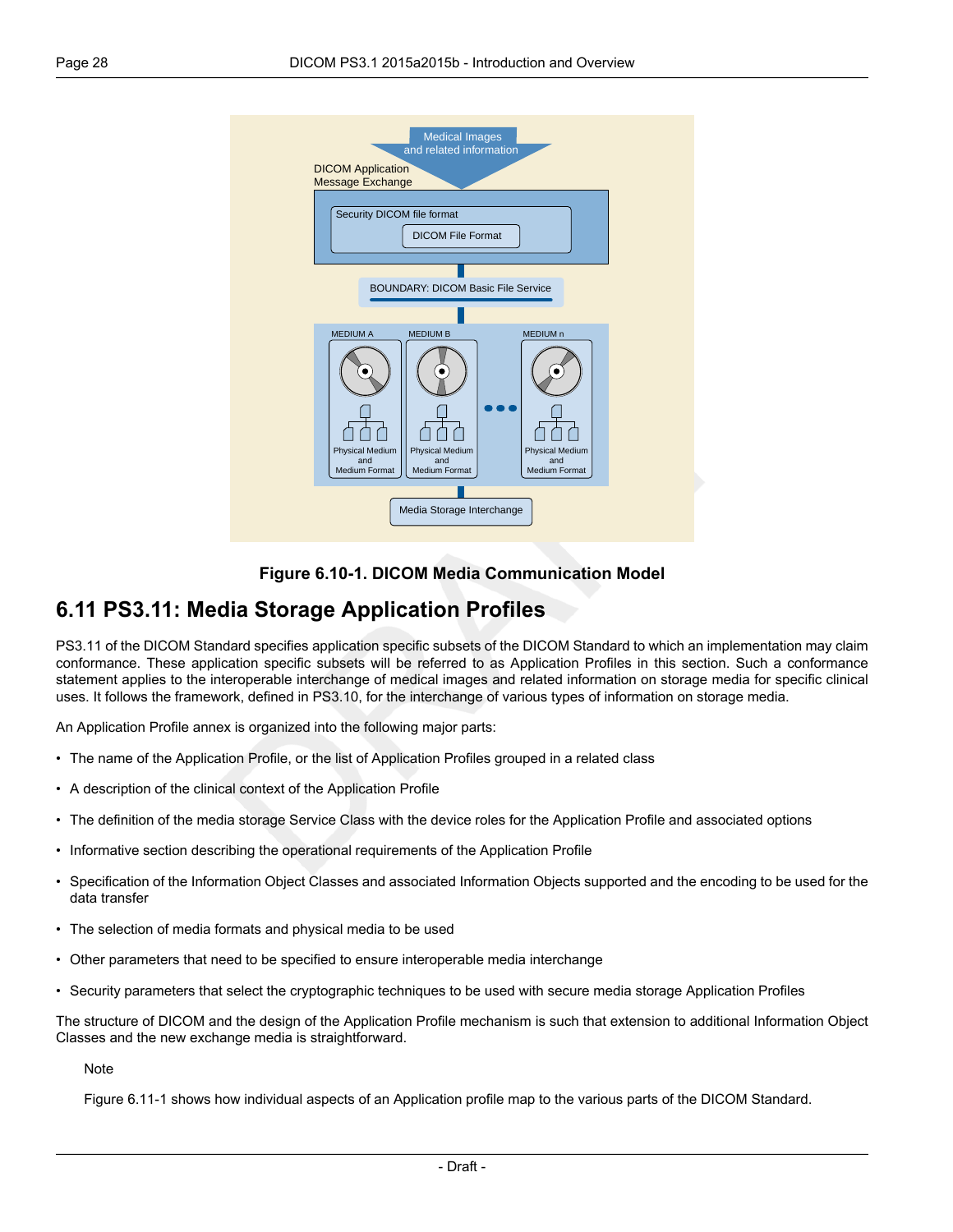<span id="page-28-4"></span>

#### **Figure 6.11-1. Relationship Between an Application Profile and Parts of DICOM**

### <span id="page-28-0"></span>**6.12 PS3.12: Storage Functions and Media Formats For Data Interchange**

[PS3.12](part12.pdf#PS3.12) of the DICOM Standard facilitates the interchange of information between applications in medical environments by specifying:

<span id="page-28-1"></span>• A structure for describing the relationship between the media storage model and a specific physical media and media format.

• Specific physical media characteristics and associated media formats.

### <span id="page-28-2"></span>**6.13 PS3.13: Retired (formerly Print Management Point-to-point Communication Support)**

PS3.13 previously specified the services and protocols used for point-to-point communication of print management services. It has been retired.

### **6.14 PS3.14: Grayscale Standard Display Function**

<span id="page-28-3"></span>[PS3.14](part14.pdf#PS3.14) specifies a standardized display function for consistent display of grayscale images. This function provides methods for calibrating a particular display system for the purpose of presenting images consistently on different display media (e.g., monitors and printers).

The chosen display function is based on human visual perception. Human eye contrast sensitivity is distinctly non-linear within the luminance range of display devices. This standard uses Barten's model of the human visual system.

## **6.15 PS3.15: Security and System Management Profiles**

[PS3.15](part15.pdf#PS3.15) of the DICOM Standard specifies security and system management profiles to which implementations may claim conformance. Security and system management profiles are defined by referencing externally developed standard protocols, such as DHCP, LDAP, TLS and ISCL. Security protocols may use security techniques like public keys and "smart cards". Data encryption can use various standardized data encryption schemes.

This part does not address issues of security policies. The standard only provides mechanisms that can be used to implement security policies with regard to the interchange of DICOM objects. It is the local administrator's responsibility to establish appropriate security policies.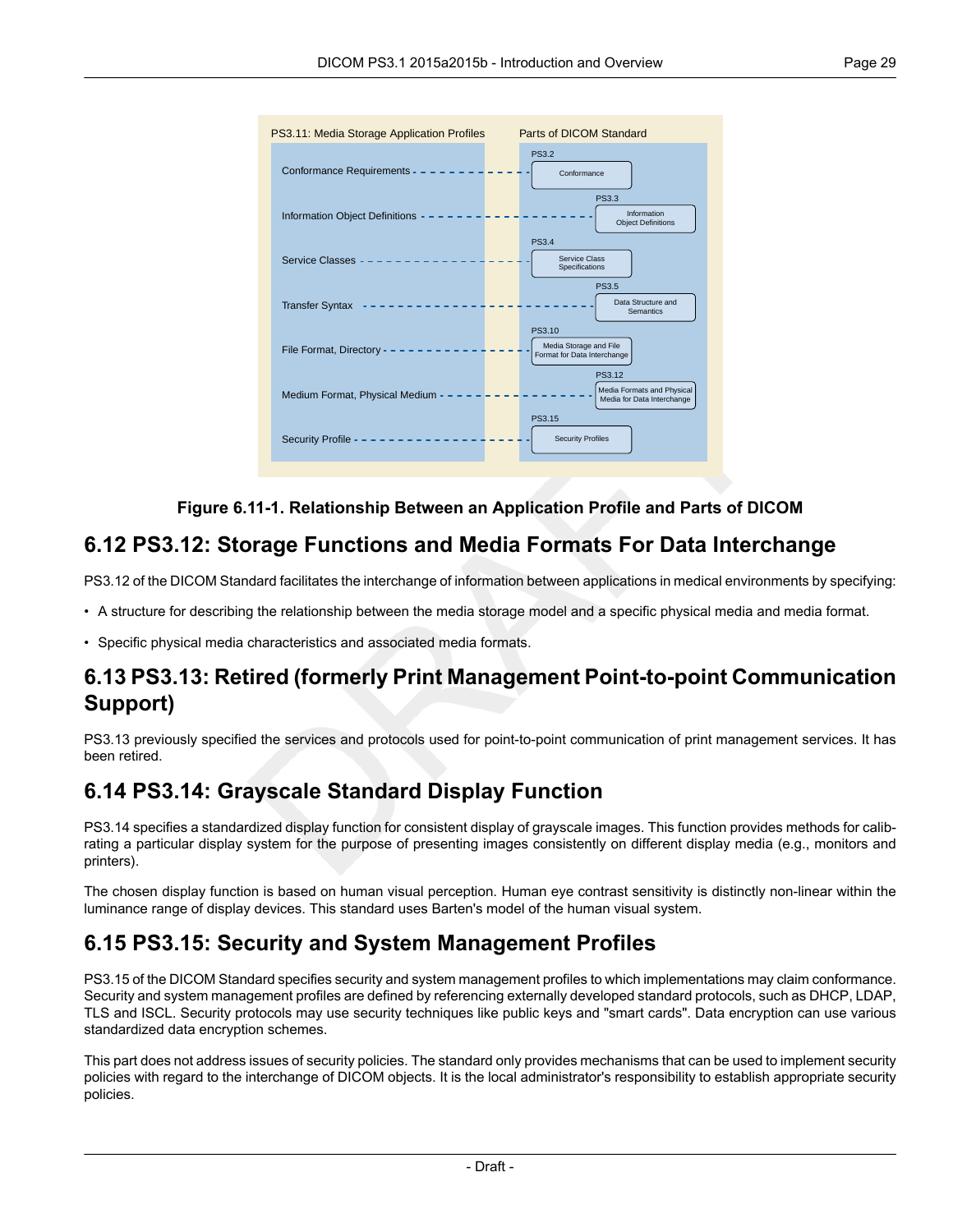## <span id="page-29-0"></span>**6.16 PS3.16: Content Mapping Resource**

[PS3.16](part16.pdf#PS3.16) of the DICOM Standard specifies:

- templates for structuring documents as DICOM Information Objects
- sets of coded terms for use in Information Objects
- a lexicon of terms defined and maintained by DICOM
- <span id="page-29-1"></span>• country specific translations of coded terms

### **6.17 PS3.17: Explanatory Information**

[PS3.17](part17.pdf#PS3.17) of the DICOM Standard specifies:

<span id="page-29-2"></span>• informative and normative annexes containing explanatory information

### **6.18 PS3.18: Web Services**

[PS3.18](part18.pdf#PS3.18) of the DICOM Standard specifies the means whereby Web Services can be used for retrieving or storing a DICOM object.

Requests that retrieve data specify the media type (format) of the response body. Requests that store data specify the media type of the request body.

<span id="page-29-3"></span>The HTTP requests as defined within this standard are sufficient for the HTTP server to act as a DICOM SCU (Service Class User) to retrieve or store the requested objects from an appropriate DICOM SCP (Service Class Provider) using baseline DICOM functionality as defined in [PS3.4](part04.pdf#PS3.4) and [PS3.7,](part07.pdf#PS3.7) which is to say that the HTTP server can act as a proxy for the DICOM SCP.

## **6.19 PS3.19: Application Hosting**

<span id="page-29-4"></span>[PS3.19](part19.pdf#PS3.19) of the DICOM Standard specifies an Application Programming Interface (API) to a DICOM based medical computing system into which programs written to that standardized interface can "plug-in" (see [Figure](#page-29-4) 6.19-1). A Hosting System implementer only needs to create the standardized API once to support a wide variety of add-on Hosted Applications.



#### **Figure 6.19-1. Interface Between a Hosted Application and a Hosting System**

In the traditional "plug-in" model, the "plug-in" is dedicated to a particular host system (e.g., a web browsing program), and might not run under other host systems (e.g., other web browsing programs). [PS3.19](part19.pdf#PS3.19) defines an API that may be implemented by any Hosting System. A "plug-in" Hosted Application written to the API would be able run in any environment provided by a Hosting System that implements that API (see [Figure](#page-30-1) 6.19-2).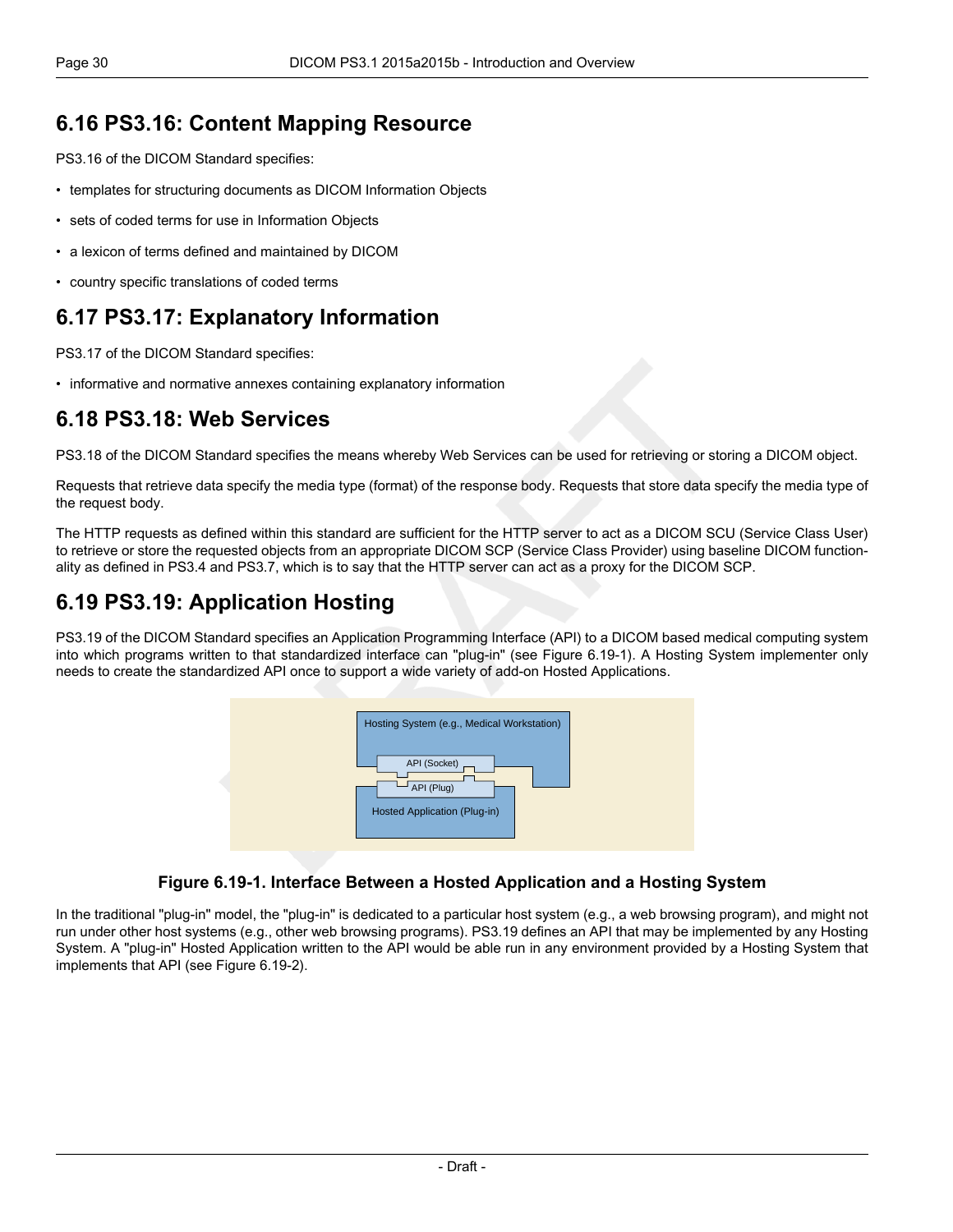<span id="page-30-1"></span>

#### **Figure 6.19-2. Illustration of Platform Independence via the Hosted Application**

<span id="page-30-0"></span>[PS3.19](part19.pdf#PS3.19) specifies both the interactions and the Application Programming Interfaces (API) between Hosting Systems and Hosted Applications. [PS3.19](part19.pdf#PS3.19) also defines the data models that are used by the API.

## **6.20 PS3.20: Transformation of DICOM to and From HL7 StandardsImaging Reports using HL7 Clinical Document Architecture**

[PS3.20](part20.pdf#PS3.20) of the DICOM Standard specifies: templates for the encoding of imaging reports using the HL7 Clinical Document Architecture Release 2 (CDA R2, or simply CDA) Standard. Within this scope are clinical procedure reports for specialties that use imaging for screening, diagnostic, or therapeutic purposes.

[PS3.20](part20.pdf#PS3.20) constitutes an implementation guide for CDA, and is harmonized with the approach to standardized templates for CDA implementation guides developed by HL7. It also provides Business Names for data elements that link data in user terminology, e.g., collected by a report authoring application, to specific CDA encoded elements.

As

#### • Transformations of DICOM data to and from HL7 standards.

an implementation guide for imaging reports, particular attention is given to the use and reference of data collected in imaging procedures as explicit evidence within reports. This data includes images, waveforms, measurements, annotations, and other analytic results managed as DICOM SOP Instances. Specifically, this Part includes a specification for transformation into CDA documents of DICOM Structured Report instances that represent imaging reports.